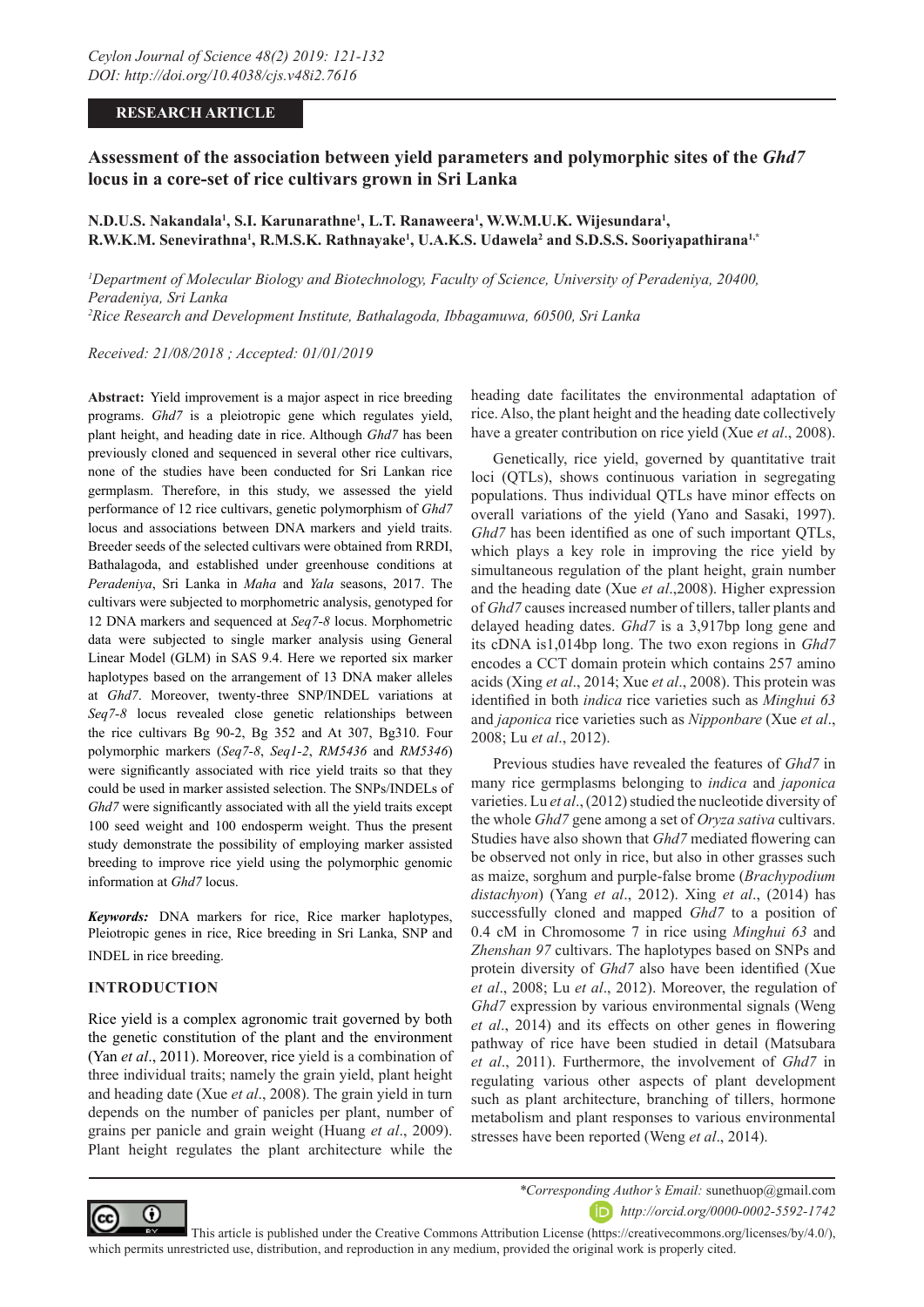However, the previous studies on *Ghd7* have not considered the Sri Lankan rice germplasm. Therefore, the present study was focused on 10 Sri Lankan rice varieties and two landraces (hereafter mentioned as cultivars) in order to assess the potential of using the *Ghd7* polymorphism in marker assisted breeding (MAB). The selected set of cultivars represents three yield-classes (high, moderate and low). We aimed to detect the genetic polymorphism of the *Ghd7* locus among rice cultivars using DNA markers linked to the *Ghd7* locus and then to assess the associations of the yield traits with DNA markers and SNP/INDEL variations present within the *Seq7-8* locus which is located within *Ghd7*.

## **MATERIALS AND METHODS**

### **Morphometric analysis**

## *Plant material*

A total of 12 rice cultivars under three main yield categories; high, moderate and low were selected and breeder seeds were obtained for planting from the Rice Research and Development Institute (RRDI) Bathalagoda, Sri Lanka (Table 1).

**Table 1:** Important characteristics and recommended cultivation areas of selected cultivars for the study

| <b>Yield Category</b><br>(t/ha)                                                                      | Cultivar/<br>Yield (t/ha)     | <b>Type of</b><br>cultivar* | <b>Cultivation</b><br>area | <b>Important characteristics</b>                                                                                                                                                                                                                                                                                                                |
|------------------------------------------------------------------------------------------------------|-------------------------------|-----------------------------|----------------------------|-------------------------------------------------------------------------------------------------------------------------------------------------------------------------------------------------------------------------------------------------------------------------------------------------------------------------------------------------|
|                                                                                                      | At362<br>$(5.5-6.5)$          | NI                          | LLWZ                       | Red pericarp, moderately resistant to brown plant hopper,<br>blast and bacterial blight, highest tolerance for Phosphorus<br>deficiency, moderately Fe tolerant (Priyantha et al., 2013)                                                                                                                                                        |
| High yielding<br>$(5.5-6.5)$<br>Moderate<br>yielding<br>$(4.5 - 5.5)$<br>Low yielding<br>$(2.5-4.5)$ | <b>Bg366</b><br>$(5.0 - 6.0)$ | NI                          | ${\rm GC}$                 | White pericarp, non-glutinous endosperm, intermediate bold<br>grain type, resistant /moderate resistant to blast, resistant to<br>bacterial leaf blight, moderate resistant to gall midge and<br>brown plant hopper (Bentota, 2009)                                                                                                             |
|                                                                                                      | Bg90-2<br>$(5.5-6.5)$         | NI                          | GC                         | High yielding (RRDI, 2017)                                                                                                                                                                                                                                                                                                                      |
|                                                                                                      | Bg300<br>$(4.5 - 5.5)$        | NI                          | GC                         | Early maturity, high adaptability, resistant to gall midge<br>(Biotype1), brown plant hopper, bacterial blight, blast,<br>moderately Fe <sup>2+</sup> tolerant (Priyantha et al., 2013; DOA, 2017;<br>RRDI, 2017)                                                                                                                               |
|                                                                                                      | At307<br>$(4.5-5.5)$          | NI                          | GC                         | White pericarp, resistant to brown plant hopper, gall midge<br>and blast, moderately Fe <sup>3+</sup> tolerant (Priyantha et al., 2013)                                                                                                                                                                                                         |
|                                                                                                      | Bg310<br>$(4.5 - 5.5)$        | NI                          |                            | White pericarp, intermediate bold grain type, resistant<br>or moderately resistant to gall midge and brown plant<br>hopper, blast, salt tolerant (DOA, 2015; Hemachandra and<br>Amarasinghe, 2016)                                                                                                                                              |
|                                                                                                      | Bg352<br>$(5.0 - 5.5)$        | NI                          | GC                         | White pericarp, intermediate bold type grain, earliness, wide<br>adaptability, moderately tolerant for Phosphorus deficiency,<br>resistant to blast, gall midge (Biotype1), moderately resistant<br>to bacterial leaf blight and brown plant hopper, sensitive to<br>$Fe2+$ toxicity, moderately sensitive to thrips (RRDI, 2017;<br>DOA, 2017) |
|                                                                                                      | Bw367<br>$(5.0 - 5.5)$        | $\rm NI$                    | $\mathop{\rm LL}\nolimits$ | White pericarp, highly Fe <sup>2+</sup> tolerant (Priyantha et al., 2013)                                                                                                                                                                                                                                                                       |
|                                                                                                      | Bg250<br>$(3.5-4.5)$          | NI                          | GC                         | White pericarp, ultra-short in maturity, resistant/moderately<br>resistant to brown plant hopper and blast, highly tolerant to<br>salt, field level of $Fe^{2+}$ tolerance (Priyantha <i>et al.</i> , 2013)                                                                                                                                     |
|                                                                                                      | Bw272-6b<br>$(3.5-4.5)$       | NI                          | <b>LLWZ</b>                | Red pericarp, resistant to blast, resistant to lodging, highly<br>Fe <sup>2+</sup> susceptible (DOA, 2017; Priyantha et al., 2013; RRDI,<br>2017)                                                                                                                                                                                               |
|                                                                                                      | Pachchaperumal<br>$(2.5-3.0)$ | T                           | GC                         | Red pericarp, medium grain shape, help control diabetes and<br>cardiovascular diseases, nutritional value (IUCN, 2016)                                                                                                                                                                                                                          |
|                                                                                                      | Suwadhal<br>$(2.5 - 2.75)$    | $\mathbf T$                 | GC                         | White pericarp, exquisite taste, fragrant aroma, promote fair<br>and glowing skin, improve the function of excretory system,<br>improve vocal clarity, help control diabetes (IUCN, 2016;<br>DOA, 2017)                                                                                                                                         |

\*NI indicates newly improved genotypes; \*T indicates the traditional cultivars in Sri Lanka; GC indicates general cultivation, LLWZ: lowland wet zone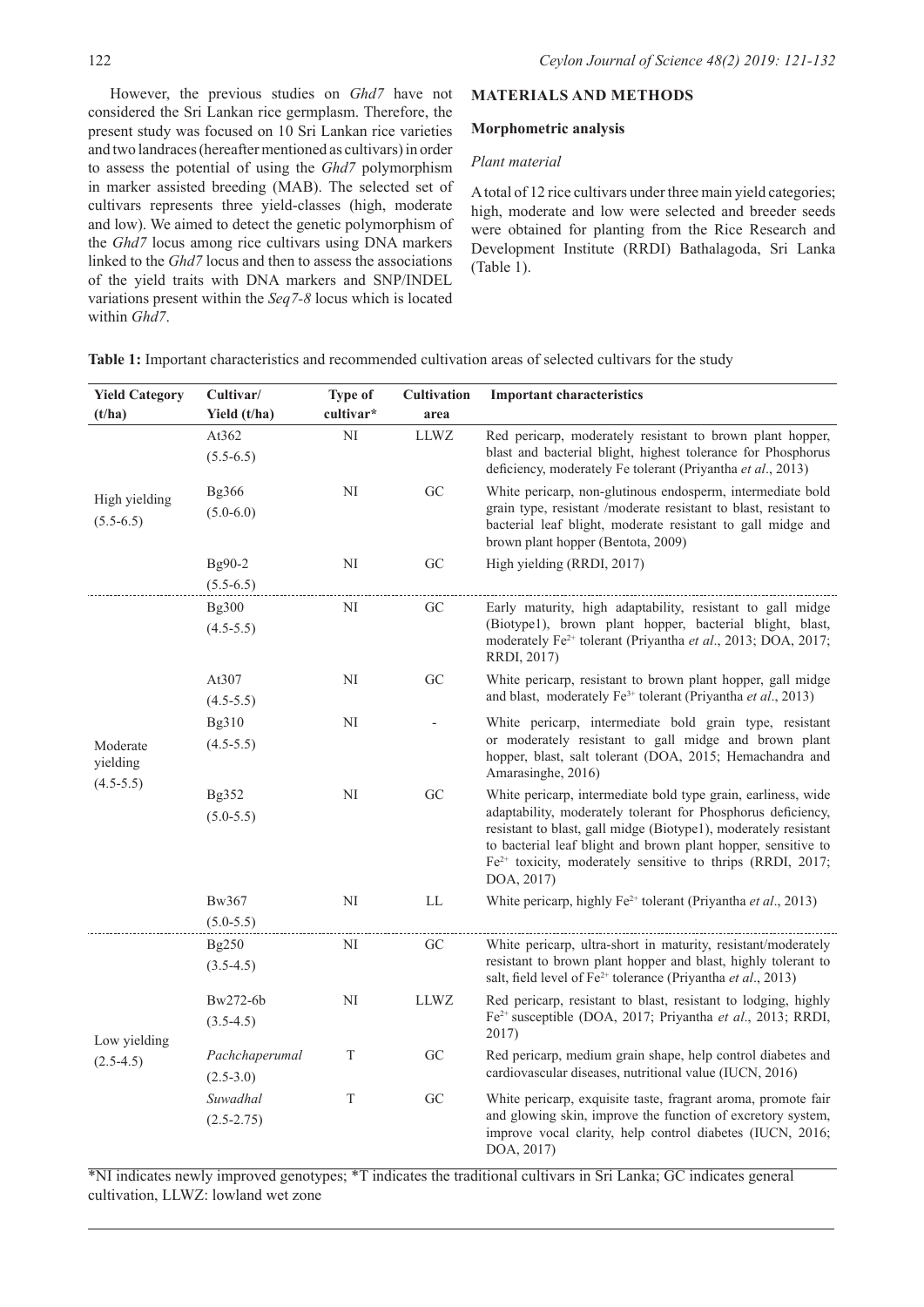### *Planting and sample collection for DNA extraction*

Rice seeds were soaked in water for 24 hours and wrapped in a wet tissue paper until germination. About three quarter of each pot was filled with soil and water  $($   $\sim$  2.5 cm) was added over the soil surface. The plants were managed in a greenhouse at University of Peradeniya, Sri Lanka according to the standard agronomic practices recommended by the Department of Agriculture (DOA), Sri Lanka. The pots were laid out as a Completely Randomized Design (CRD). Ten seeds were placed on each pot and four pots were maintained per each cultivar. In each pot, four plants were selected after two-weeks based on their health and growth and the rest of the plants were discarded. The trial was repeated in both *Maha* and *Yala* seasons in the year 2017. Leaf samples were collected from each cultivar at the age of three weeks. The collected samples were crushed in liquid nitrogen and stored at -80 ºC.

### *Morphological data for marker-trait association analyses*

The vegetative growth parameters; plant height (PIH), culm length (CL), number of tillers (NT), leaf blade length (LBL) and leaf blade width (LBW) were measured in 16 plants per each cultivar at the ages of 3, 6, 9, 12 and 15 weeks for both *Maha* and *Yala* seasons. Then, the reproductive parameters; heading date (HD) (days for the first panicle to emerge), flag leaf length (FLL), flag leaf width (FLW) were recorded at blooming. Simultaneously, the harvesting parameters; the days to harvest from the initial establishment, overall yield per plant, seed number per plant (SN), seed length (SL), seed width, seed weight, 100 seed weight (HSW) and 100 endosperm weight (HEW), endosperm length (EL) and endosperm width (EW) were measured. All the parameters were assessed with reference to the previous reports on morphometric measurements in rice (Xue *et al*., 2008; Zhang *et al*., 2015; Liu *et al*., 2013).

**Table 2:** DNA markers used in the present study.

#### **Genetic analysis**

#### *DNA extraction, PCR and sequencing*

The genomic DNA was extracted from the crushed immature leaf samples using CTAB method (Nageswara-Rao *et al*., 2013). Then, DNA was amplified using seven DNA markers (Table 2). The PCR mixture contained the total volume of 10 µl which comprised of 5 µl of  $2\times$ Go Taq Green Master Mix (Promega Madison, WI USA), 0.5 µl each forward and reverse primers (10  $\mu$ M), 3  $\mu$ l nuclease free water and 1µl of respective template DNA (50 - 80 ng/ µl). The amplification was performed in a Thermal Cycler (TP600: Takara, Otsu Shiga, Japan) under the conditions; initial denaturation at 94 ºC for 5 mins, followed by 35 cycles of 30 sec denaturation at 94 ºC, 1 min annealing at relevant primer annealing temperatures (Table 2), and 2 mins extension at 72 ºC followed by a final extension at 72 ºC for 10 mins. The amplified PCR products were resolved using 1.5% agarose gel electrophoresis. The *Seq7-8* PCR products were purified using the QIA quick PCR purification kit (Catalog No: 28104, Qiagen, Hilten, Germany) and then sanger-sequenced using the Genetic Analyzer 3500 (Catalog No:622-0010, Applied Bio System®). All the generated sequences are found under the Genbank accession numbers; MH779562-MH779573.

### **Data analysis**

## *DNA marker length polymorphism of Ghd7 and association with yield traits*

All the collected morphometric data were subjected to normality test. Then the marker-trait association was evaluated with DNA marker and SNP/INDEL analyses using General Linear Model (GLM) and LS means/pdiff mean separation procedures using statistical package SAS 9.4 (SAS institute, NC, Cary, USA). DNA markers showing polymorphic bands were subjected to allele-

| <b>Marker</b> | Location<br>related to<br>Ghd7                                     | Forward primer $(5' \rightarrow 3')$ | Reverse primer $(5' \rightarrow 3')$ | Ta*ºC              | Reference              |
|---------------|--------------------------------------------------------------------|--------------------------------------|--------------------------------------|--------------------|------------------------|
| $Seq1-2$      | AATTTTTGACCGTCGGATTC<br><b>GCAAGGGGATGTCTAAACGA</b><br>Within Ghd7 |                                      | 53                                   | Lu <i>et al.</i> , |                        |
| $Seq7-8$      |                                                                    | <b>CATACGGATCCAGCCTCTGT</b>          | <b>TTGCAATGATGCGTATTCAC</b>          |                    | (2012)                 |
| RM1135        |                                                                    | AGCCAACCAAGCAAGATAGC                 | <b>ACACACATGTAAGCCTCCCC</b>          | 58                 | Grameme                |
| RM5499        | <b>SSRs Flanking</b>                                               | TGGAGTACGACGTGATCGTG                 | CAGAAACGGGAGGGGATC                   | 57                 | <b>OTL</b>             |
| RM5346        | Ghd7                                                               | TGCCTCACGATGGTCGAG                   | <b>CTTCGTCCACCCAATTTGAC</b>          | 56                 | Database.              |
| RM5436        |                                                                    | <b>CAAAGGGGGTGTCCTCTATG</b>          | <b>GTTGCTCGTCCTACATGTGC</b>          | 57                 | (2017)                 |
| G7rq          | Linked to<br>Ghd7                                                  | AGGTGCTACGAGAAGCAAATCC               | GGGCCTCATCTCGGCATAG                  | 59                 | Xue et al.,<br>(2008)  |
| $K20^{\#}$    | Monomorphic<br>locus                                               | <b>TCAGGTGATGGGAATCATTG</b>          | <b>TGTTCCAACCAAACAACCTG</b>          | 55                 | Chin et al.,<br>(2010) |

\*Ta- Primer annealing temperature

# - Monomorphic marker to detect the quality of DNA and positivity of PCR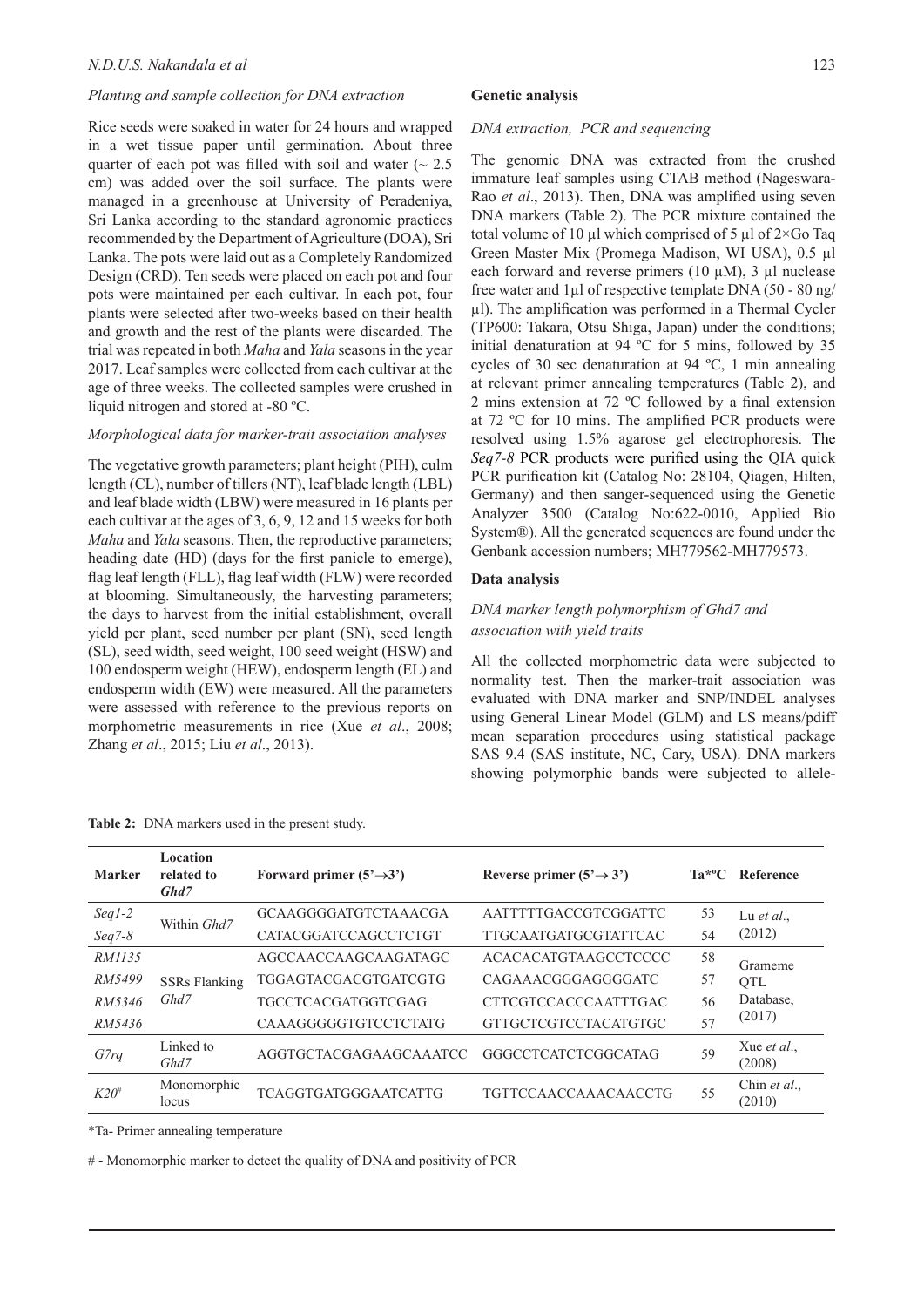scoring. A score of '1' was assigned for the presence of the band and a score of '0' was assigned for the absence of the band. An unrooted UPGMA tree was constructed based on the binary data of the polymorphic marker alleles using Nei-Gobi method in PHYLIP software package (version 3.6) (Felsenstein, 2005). The polymorphic band data were subjected to single marker analysis separately with the yield traits; overall yield, SN, seed weight, seed width, SL, EL, EW, HSW and HEW by employing GLM procedure in SAS. The association between the yield class and the marker alleles was analyzed using cross tabulation and chi-

## *SNP/INDEL polymorphism at Seq7-8 and its association with yield traits*

square test in Minitab16.0 (Minitab Inc., USA).

The DNA sequences of *Seq7-8* locus were aligned using ClustalW algorithm (Thompson *et al*., 1997) built in MEGA V7 (Kumar *et al*., 2016). The sequence alignment was used to identify the SNPs and INDELs present within the locus. The allelic states at polymorphic base positions were identified for cultivars. The alignment was used to draw the Neighbor-Joining tree using Tamura-Nei model of selection in MEGA V7 (Kumar *et al*., 2016). The gaps were treated as complete deletions and both transversions and transitions were treated as substitutions. The resulting tree was visualized and edited using FigTree v1.4.3 (Rambaut, 2014). The allelic data obtained from the sequence polymorphism were subjected to single marker analysis. The associations between the SNP/INDEL allelic states at each variable position and the yield traits including overall yield, SN, seed weight, SL, seed width, EL, EW, HSW and HEW were analyzed by using GLM procedure in SAS.

## **RESULTS AND DISCUSSION**

## **DNA length polymorphism of** *Ghd7*

For the 12 rice cultivars, 13 alleles with an average of 1.86 alleles per locus were detected for seven DNA markers. The mean number of alleles detected in the present study is lower than results reported in similar previous studies Nagaraju *et al*., (2002); Joshi and Behera, (2006) and Herrera *et al*., (2008) (3.8, 4.58, 2.6 and 4.23 alleles respectively). However, the number of alleles detected per locus in the present study is comparable with the study reported by Singh *et al*., (2004). Out of the seven DNA markers, four (*RM5346*, *RM5436*, *Seq1-2* and *Seq7-8*) were polymorphic. However, all the seven DNA markers gave successful amplifications for all 12 cultivars. Furthermore, in this study the number of alleles detected per locus was in the range of one to three. The minimum number of alleles (one) was detected in three loci; *RM 5499*, *RM 1135* and *G7rq*. Two alleles were detected at three loci; *RM5346, RM5436* and *Seq7-8* while three alleles (the highest polymorphism) were detected for *Seq1-2* marker.

Figure 1 shows the allelic diversity of the seven DNA markers within *Ghd7* locus for the 12 rice cultivars. The cultivar Bg 90-2 was used as the reference haplotype since it could be identified as the highest yielding genotype (data recorded at RRDI, Bathalagoda). Accordingly, ten marker haplotypes could be identified with the reference haplotype

of Bg 90-2. It was noticed that, the rice cultivars under the same yield category did not fall under the same haplotype. Instead, the high-yielding: Bg 366, moderately-yielding: Bg 310 and low-yielding: Bw 272-6b cultivars fell under the same haplotype, thus reflecting a close genetic relationship among these three cultivars regardless of their yield status. In contrast, other nine individual cultivars fell under nine distinct marker haplotypes, thereby revealing a higher genetic divergence among them.

Furthermore, the unrooted unweighted neighbor-joining tree constructed based on DNA band data, categorized the 12 rice cultivars as shown in Figure 1. Accordingly, Bg 366, At 307, Bg 310, Bw 367 and Bw 272-6b were grouped into one cluster. Furthermore, At 362 and Bg 300 claded together while Bg 352 and *Pachchaperumal*  clustered together. The cultivars within the same cluster suggest their close genetic relationship. However, Bg 90- 2, Bg 250 and *Suwadhal* remained un-clustered with three unique haplotypes, revealing their genetic divergence with respect to all the other cultivars (Figure 1). Moreover, the two landraces; *Pachchaperumal* and *Suwadhal* had a less genetic similarity between them which is also reflected by marker-haplotype analysis in which they fell under two distinct haplotypes. Furthermore, it was noticed that all the rice cultivars belonging to the same yield category was not co-clustered, deducing a low genomic similarity among them and revealing that *Ghd7* is not the only genetic player in deciding the rice yield.

## *Association between the polymorphic DNA markers and the yield related traits*

The genetic polymorphism among the rice cultivars further gave an insight into marker-trait associations which facilitates the marker assisted selection (MAS), where superior cultivars are selected with the use of molecular markers. The results of marker-trait association in *Maha*  season and *Yala* season are given in Table 3 and Table 4 respectively (*P*<0.05). A total of 30 significant marker-trait associations could be detected in *Maha* season, while it was only 25 for the *Yala* season (*P*<0.05). These results vary from those in similar previous studies reporting multiple seasons (Vanniarajan *et al*., 2012). Such discrepancies might be due to the differences in number and the variations of selected rice cultivars, yield related traits, selected markers and the environment in which the particular study was conducted. Incompatibility of the results between the two seasons might be due to the environmental factors such as temperature, light conditions which affect the overall yield complicating the process of MAS (Schmierer *et al*., 2004; Reyna and Sneller, 2001).

In *Maha* season, out of the four polymorphic markers, *Seq7-8* marker was detected to be significantly associated with seven traits; overall yield, SL, EL, seed weight, width, SN and EW. In *Yala* season, both the *RM5436* and *RM5346*  markers were significantly associated with six traits; overall yield, SN, seed weight, seed width, EW, SL and EL, seed weight, SL, seed width, EL and EW respectively. Out of the polymorphic DNA markers, only *RM5346* and *Seq7-8* markers were shown to have significant associations with different yield traits in both *Maha* and *Yala* seasons. DNA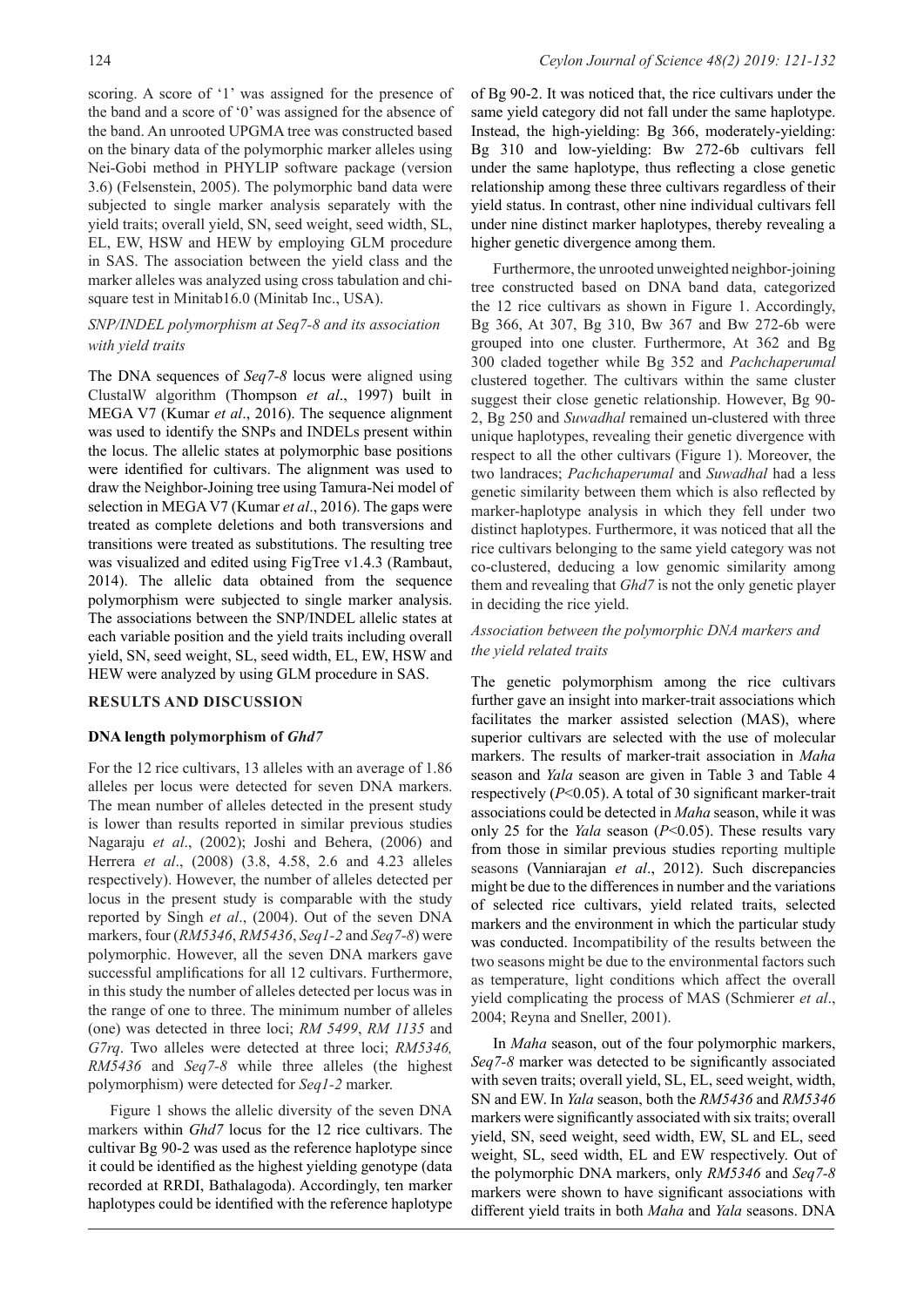

**Figure 1:** Unrooted unweighted neighbor-joining tree constructed for rice cultivars based on polymorphic marker loci linked to the *Ghd7* QTL region using Darwin software based on Jaccard coefficient (Perrier *et al*., 2003).The yield status is indicated at the right side of the figure.

| <b>Table 3:</b> Marker-trait associations for yield traits with DNA markers used in this study in <i>Maha</i> season. |  |  |
|-----------------------------------------------------------------------------------------------------------------------|--|--|
|                                                                                                                       |  |  |

|          |                       | Presence/                   | <b>Trait</b>      |                       |                              |                               |                              |                          |                         |                             |                                |  |
|----------|-----------------------|-----------------------------|-------------------|-----------------------|------------------------------|-------------------------------|------------------------------|--------------------------|-------------------------|-----------------------------|--------------------------------|--|
| Marker   | <b>Allele</b><br>(bp) | absence<br>of the<br>allele | Yield<br>(g)      | <b>Seed</b><br>number | <b>Seed</b><br>weight<br>(g) | <b>Seed</b><br>length<br>(cm) | <b>Seed</b><br>width<br>(cm) | Endosperm<br>length (cm) | Endosperm<br>width (cm) | $100$ seed<br>weight<br>(g) | 100<br>endosperm<br>weight (g) |  |
| RM5436   | 234                   | 1                           | 5.08 <sup>a</sup> | 238.06 <sup>a</sup>   | 0.31 <sup>b</sup>            | 0.74 <sup>b</sup>             | $0.35^{\rm a}$               | $0.54^{\circ}$           | 0.26 <sup>a</sup>       | 2.39a                       | 1.81 <sup>b</sup>              |  |
|          |                       | $\boldsymbol{0}$            | 5.09 <sup>a</sup> | 201.81 <sup>a</sup>   | $0.40^{\rm a}$               | $0.88^{a}$                    | 0.30 <sup>b</sup>            | $0.64^{\circ}$           | $0.25^{\rm a}$          | 2.71 <sup>a</sup>           | $2.22^{\rm a}$                 |  |
| RM5436   | 225                   | 1                           | 5.09 <sup>a</sup> | 201.81 <sup>a</sup>   | $0.40^{\rm a}$               | $0.88^{a}$                    | 0.30 <sup>b</sup>            | $0.64^{\circ}$           | $0.25^{\rm a}$          | 2.71 <sup>a</sup>           | $2.22^{\rm a}$                 |  |
|          |                       | $\boldsymbol{0}$            | 5.08 <sup>a</sup> | 238.06 <sup>a</sup>   | 0.31 <sup>b</sup>            | 0.74 <sup>b</sup>             | $0.35^{a}$                   | $0.54^{\circ}$           | 0.26 <sup>a</sup>       | 2.39a                       | 1.81 <sup>b</sup>              |  |
| RM5346   | 226                   | 1                           | 5.20 <sup>a</sup> | 232.78 <sup>a</sup>   | 0.32 <sup>b</sup>            | 0.76 <sup>b</sup>             | $0.35^{a}$                   | 0.56 <sup>a</sup>        | 0.26 <sup>a</sup>       | 2.47 <sup>a</sup>           | 1.89 <sup>b</sup>              |  |
|          |                       | $\mathbf{0}$                | 3.77 <sup>b</sup> | 258.36 <sup>a</sup>   | 0.28 <sup>b</sup>            | 0.62 <sup>b</sup>             | 0.26 <sup>b</sup>            | 0.42 <sup>b</sup>        | $0.25^{\rm a}$          | 1.50 <sup>b</sup>           | 1.44 <sup>b</sup>              |  |
| RM5346   | 215                   | 1                           | 3.77 <sup>b</sup> | 258.36 <sup>a</sup>   | 0.28 <sup>b</sup>            | 0.62 <sup>b</sup>             | 0.26 <sup>b</sup>            | 0.42 <sup>b</sup>        | $0.25^{\rm a}$          | 1.50 <sup>b</sup>           | 1.44 <sup>b</sup>              |  |
|          |                       | $\mathbf{0}$                | 5.20 <sup>a</sup> | 232.78 <sup>a</sup>   | 0.32 <sup>b</sup>            | 0.76 <sup>b</sup>             | $0.35^{a}$                   | 0.56 <sup>a</sup>        | 0.26 <sup>a</sup>       | 2.47a                       | 1.89a                          |  |
| $Seq1-2$ | 750                   | 1                           | 4.91 <sup>a</sup> | 194.77 <sup>b</sup>   | 0.34 <sup>b</sup>            | 0.77 <sup>b</sup>             | 0.31 <sup>b</sup>            | $0.55^{\rm a}$           | 0.29a                   | 2.67 <sup>a</sup>           | 1.62 <sup>b</sup>              |  |
|          |                       | $\boldsymbol{0}$            | 5.11 <sup>a</sup> | $243.75^a$            | 0.31 <sup>b</sup>            | $0.75^{\rm b}$                | $0.35^{a}$                   | $0.55^{\rm a}$           | 0.26 <sup>a</sup>       | 2.36 <sup>a</sup>           | 1.89a                          |  |
| $Seq1-2$ | 625                   | $\mathbf{1}$                | 4.86 <sup>a</sup> | $256.73^a$            | 0.31 <sup>b</sup>            | 0.68 <sup>b</sup>             | $0.40^{\circ}$               | 0.50 <sup>b</sup>        | 0.26 <sup>a</sup>       | 2.11 <sup>b</sup>           | 1.70 <sup>b</sup>              |  |
|          |                       | $\boldsymbol{0}$            | 5.30 <sup>a</sup> | 214.76 <sup>b</sup>   | 0.32 <sup>b</sup>            | $0.83^{a}$                    | 0.29 <sup>b</sup>            | 0.59a                    | 0.27 <sup>a</sup>       | 2.66 <sup>a</sup>           | 2.00 <sup>a</sup>              |  |
| $Seq7-8$ | 900                   | 1                           | 5.56 <sup>a</sup> | $210.26^a$            | 0.12 <sup>c</sup>            | $0.88^{a}$                    | 0.28 <sup>b</sup>            | $0.65^{\rm a}$           | $0.25^{\rm a}$          | $2.78^{a}$                  | 2.27 <sup>a</sup>              |  |
|          |                       | $\boldsymbol{0}$            | 4.98 <sup>a</sup> | 240.05 <sup>a</sup>   | 0.09c                        | 0.73 <sup>b</sup>             | $0.35^{a}$                   | 0.53 <sup>a</sup>        | 0.26 <sup>a</sup>       | $2.33^{a}$                  | 1.76 <sup>b</sup>              |  |
| $Seq7-8$ | 850                   | 1                           | 4.98 <sup>a</sup> | $240.05^a$            | 0.09 <sup>c</sup>            | 0.73 <sup>b</sup>             | $0.35^{a}$                   | $0.53^{\rm a}$           | $0.26^{\rm a}$          | $2.33^{a}$                  | 1.76 <sup>b</sup>              |  |
|          |                       | $\boldsymbol{0}$            | 5.56 <sup>a</sup> | 210.26 <sup>a</sup>   | 0.12 <sup>c</sup>            | $0.88^{a}$                    | 0.28 <sup>b</sup>            | $0.65^{\rm a}$           | $0.25^{\rm a}$          | 2.78 <sup>a</sup>           | 2.27 <sup>a</sup>              |  |
| GI       | 790                   | 1                           | 5.13 <sup>a</sup> | 228.75 <sup>a</sup>   | 0.34 <sup>b</sup>            | 0.77 <sup>b</sup>             | $0.44^{\circ}$               | 0.57 <sup>a</sup>        | 0.26 <sup>a</sup>       | 2.46 <sup>a</sup>           | 1.99 <sup>a</sup>              |  |
|          |                       | $\boldsymbol{0}$            | $5.04^{\rm a}$    | 239.22 <sup>a</sup>   | 0.30 <sup>b</sup>            | 0.74 <sup>b</sup>             | 0.29 <sup>b</sup>            | 0.53 <sup>a</sup>        | 0.27a                   | 2.38 <sup>a</sup>           | 1.75 <sup>b</sup>              |  |
| GI       | 720                   | 1                           | 4.95 <sup>a</sup> | $230.72^a$            | 0.32 <sup>a</sup>            | 0.76 <sup>b</sup>             | 0.36 <sup>a</sup>            | $0.55^{\rm a}$           | 0.26 <sup>b</sup>       | $2.40^{\circ}$              | $1.94^{\circ}$                 |  |
|          |                       | $\boldsymbol{0}$            | 5.46 <sup>a</sup> | $247.50^{\circ}$      | 0.29 <sup>b</sup>            | 0.74 <sup>b</sup>             | 0.29 <sup>b</sup>            | $0.56^{\rm a}$           | 0.27 <sup>a</sup>       | 2.47 <sup>a</sup>           | 1.58 <sup>b</sup>              |  |
| GI       | 485                   | 1                           | 4.95 <sup>a</sup> | $230.72^a$            | 0.32 <sup>b</sup>            | 0.76 <sup>b</sup>             | 0.36 <sup>a</sup>            | $0.55^{\rm a}$           | 0.26 <sup>a</sup>       | $2.40^{\circ}$              | $1.94^{\circ}$                 |  |
|          |                       | $\boldsymbol{0}$            | 5.46 <sup>a</sup> | $247.50^{\circ}$      | 0.29 <sup>b</sup>            | 0.74 <sup>b</sup>             | 0.29 <sup>b</sup>            | $0.56^{\circ}$           | 0.27 <sup>a</sup>       | 2.47 <sup>a</sup>           | 1.58 <sup>b</sup>              |  |

Means denoted by the same letters within the column are not significantly different at *P*<0.05. Presence of the allele is shown as 1 and absence is shown as 0.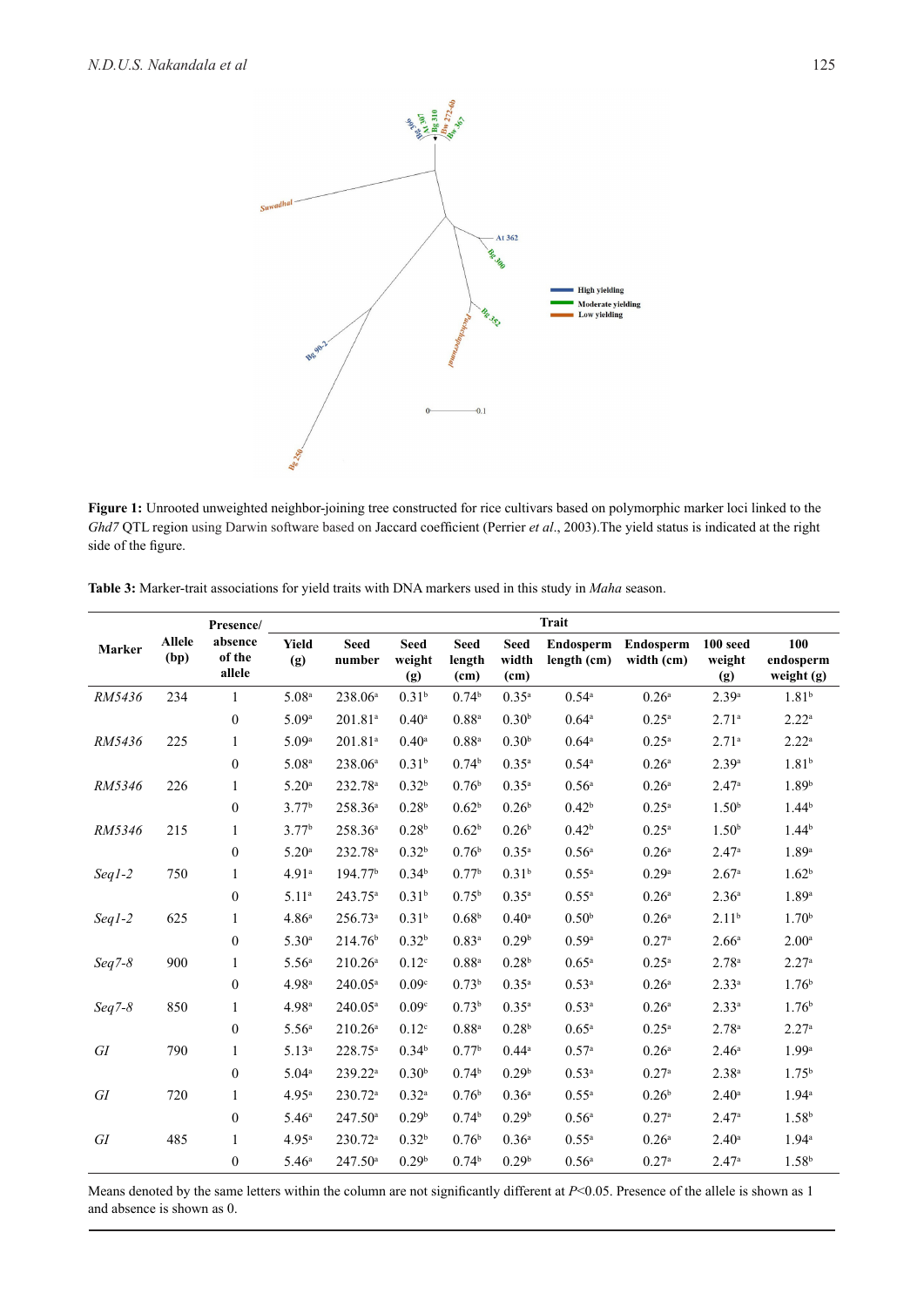**Table 4:** Marker-trait association for rice related traits with DNA markers used in this study in *Yala* season.

|          | <b>Trait</b>          |                                       |                   |                       |                              |                               |                                           |                          |                         |                           |                                |
|----------|-----------------------|---------------------------------------|-------------------|-----------------------|------------------------------|-------------------------------|-------------------------------------------|--------------------------|-------------------------|---------------------------|--------------------------------|
| Marker   | <b>Allele</b><br>(bp) | Presence/<br>absence of<br>the allele | Yield<br>(g)      | <b>Seed</b><br>number | <b>Seed</b><br>weight<br>(g) | <b>Seed</b><br>length<br>(cm) | <b>Seed</b><br>width<br>(c <sub>m</sub> ) | Endosperm<br>length (cm) | Endosperm<br>width (cm) | 100 seed<br>weight<br>(g) | 100<br>endosperm<br>weight (g) |
|          |                       |                                       |                   |                       |                              |                               |                                           |                          |                         |                           |                                |
| RM5436   | 234                   | $\mathbf{1}$                          | 5.36 <sup>a</sup> | 236.78 <sup>a</sup>   | 0.18 <sup>a</sup>            | 0.76 <sup>b</sup>             | 0.27a                                     | 0.54 <sup>b</sup>        | $0.25$ <sup>a</sup>     | $2.42^a$                  | 1.76 <sup>a</sup>              |
|          |                       | $\boldsymbol{0}$                      | 4.68 <sup>b</sup> | 162.93 <sup>b</sup>   | 0.06 <sup>b</sup>            | 0.86 <sup>a</sup>             | $0.25^{b}$                                | 0.61 <sup>a</sup>        | 0.22 <sup>b</sup>       | $2.45^a$                  | 2.09a                          |
| RM5436   | 225                   | 1                                     | 4.68 <sup>b</sup> | 162.93 <sup>b</sup>   | 0.06 <sup>b</sup>            | 0.86 <sup>a</sup>             | $0.25^{b}$                                | 0.61 <sup>a</sup>        | 0.22 <sup>b</sup>       | $2.45^{\circ}$            | 2.09 <sup>a</sup>              |
|          |                       | $\boldsymbol{0}$                      | 5.36 <sup>a</sup> | 236.78 <sup>a</sup>   | 0.18 <sup>a</sup>            | 0.76 <sup>b</sup>             | 0.27a                                     | 0.54 <sup>b</sup>        | 0.25 <sup>a</sup>       | $2.42^a$                  | 1.76 <sup>a</sup>              |
| RM5346   | 226                   | 1                                     | 5.47 <sup>a</sup> | 230.87 <sup>a</sup>   | 0.18 <sup>a</sup>            | 0.78 <sup>a</sup>             | 0.27a                                     | $0.56^{\circ}$           | $0.25^{\rm a}$          | $2.49^{\rm a}$            | $1.85^{\rm a}$                 |
|          |                       | $\boldsymbol{0}$                      | 3.56 <sup>b</sup> | 242.69a               | 0.11 <sup>b</sup>            | 0.57 <sup>b</sup>             | 0.23 <sup>b</sup>                         | 0.40 <sup>b</sup>        | 0.22 <sup>b</sup>       | 1.30 <sup>a</sup>         | 1.10 <sup>a</sup>              |
| RM5346   | 215                   | 1                                     | 3.56 <sup>b</sup> | 242.69a               | 0.11 <sup>b</sup>            | 0.57 <sup>b</sup>             | 0.23 <sup>b</sup>                         | 0.40 <sup>b</sup>        | 0.22 <sup>b</sup>       | 1.30 <sup>a</sup>         | $1.10^a$                       |
|          |                       | $\boldsymbol{0}$                      | 5.47a             | 230.87 <sup>a</sup>   | 0.18 <sup>a</sup>            | $0.78$ <sup>a</sup>           | 0.27a                                     | 0.56 <sup>a</sup>        | 0.25 <sup>a</sup>       | 2.49a                     | $1.85^{\rm a}$                 |
| $Seq1-2$ | 750                   | 1                                     | 5.61 <sup>a</sup> | 222.99 <sup>a</sup>   | 0.19 <sup>a</sup>            | 0.77a                         | 0.29a                                     | $0.56^{\circ}$           | 0.28 <sup>a</sup>       | $2.64^{\circ}$            | 1.90 <sup>a</sup>              |
|          |                       | $\boldsymbol{0}$                      | 5.26 <sup>a</sup> | 233.54 <sup>a</sup>   | 0.17 <sup>a</sup>            | 0.76 <sup>a</sup>             | 0.26 <sup>b</sup>                         | $0.55^{\rm a}$           | 0.24 <sup>b</sup>       | 2.38 <sup>a</sup>         | 1.76 <sup>a</sup>              |
| $Seq1-2$ | 625                   | 1                                     | 5.04 <sup>a</sup> | 249.47 <sup>a</sup>   | 0.14 <sup>b</sup>            | 0.69 <sup>b</sup>             | 0.27 <sup>a</sup>                         | 0.49 <sup>b</sup>        | $0.24^{\rm a}$          | 2.09 <sup>b</sup>         | 1.51 <sup>b</sup>              |
|          |                       | $\mathbf{0}$                          | 5.60 <sup>a</sup> | 214.57 <sup>b</sup>   | $0.20^{\rm a}$               | $0.84^{\circ}$                | 0.27 <sup>a</sup>                         | $0.60^{\circ}$           | $0.25^{\rm a}$          | 2.69a                     | 2.06 <sup>a</sup>              |
| $Seq7-8$ | 900                   | 1                                     | 5.09a             | 184.34 <sup>b</sup>   | 0.18 <sup>a</sup>            | $0.90$ <sup>a</sup>           | 0.26 <sup>b</sup>                         | $0.64^{\circ}$           | 0.23 <sup>b</sup>       | 2.79a                     | 2.26 <sup>a</sup>              |
|          |                       | $\boldsymbol{0}$                      | 5.36 <sup>a</sup> | 240.91 <sup>a</sup>   | 0.17 <sup>a</sup>            | 0.74 <sup>b</sup>             | 0.27a                                     | 0.53 <sup>b</sup>        | $0.25^{\rm a}$          | $2.34^{a}$                | 1.69 <sup>a</sup>              |
| $Seq7-8$ | 850                   | 1                                     | 5.36 <sup>a</sup> | $240.91$ <sup>a</sup> | 0.17 <sup>a</sup>            | 0.74 <sup>b</sup>             | $0.27^{\rm a}$                            | 0.53 <sup>b</sup>        | 0.25 <sup>a</sup>       | $2.34^{a}$                | 1.69a                          |
|          |                       | $\boldsymbol{0}$                      | 5.09a             | 184.34 <sup>b</sup>   | 0.18 <sup>a</sup>            | $0.90$ <sup>a</sup>           | 0.26 <sup>b</sup>                         | $0.64^{\circ}$           | 0.23 <sup>b</sup>       | 2.79a                     | 2.26 <sup>a</sup>              |
| GI       | 790                   | 1                                     | 5.09a             | 209.71 <sup>b</sup>   | 0.16 <sup>b</sup>            | 0.77a                         | 0.26 <sup>b</sup>                         | $0.56^{\rm a}$           | 0.24 <sup>b</sup>       | $2.38^{a}$                | $1.82^{a}$                     |
|          |                       | $\mathbf{0}$                          | 5.47 <sup>a</sup> | $247.20^a$            | 0.18 <sup>a</sup>            | 0.76 <sup>a</sup>             | 0.27a                                     | $0.55^{\rm a}$           | $0.25^{\rm a}$          | 2.46 <sup>a</sup>         | 1.76 <sup>a</sup>              |
| GI       | 720                   | 1                                     | 5.11 <sup>b</sup> | 222.38 <sup>a</sup>   | 0.18 <sup>a</sup>            | 0.76 <sup>a</sup>             | 0.27a                                     | $0.55^{\rm a}$           | $0.24^{\rm a}$          | 2.36 <sup>a</sup>         | $1.75^{\rm a}$                 |
|          |                       | $\boldsymbol{0}$                      | 5.91 <sup>a</sup> | 259.68 <sup>a</sup>   | $0.15^{b}$                   | $0.78$ <sup>a</sup>           | 0.27 <sup>a</sup>                         | $0.56^{\circ}$           | $0.25^{\rm a}$          | 2.60 <sup>a</sup>         | $1.88^{a}$                     |
| GI       | 485                   | 1                                     | 5.11 <sup>b</sup> | 222.38 <sup>a</sup>   | 0.18 <sup>a</sup>            | 0.76a                         | 0.27a                                     | $0.55^{\rm a}$           | $0.24^{\rm a}$          | 2.36 <sup>a</sup>         | 1.75 <sup>a</sup>              |
|          |                       | $\boldsymbol{0}$                      | $5.91^{\circ}$    | 259.68 <sup>a</sup>   | $0.15^{b}$                   | 0.78 <sup>a</sup>             | 0.27a                                     | 0.56 <sup>a</sup>        | $0.25^{\rm a}$          | 2.60 <sup>a</sup>         | 1.88 <sup>a</sup>              |

Means denoted by the same letters within the column are not significantly different at  $P<0.05$ . Presence of the allele is shown as 1 and absence is shown as 0.

**Table 5:** Association between the yield class and the marker allele by Chi-square test analysis.

| Marker   | Allele (bp) | Pearson chi-square | P-value                  | Cramer's V-square |
|----------|-------------|--------------------|--------------------------|-------------------|
| RM5436   | 234         | 2.18               | - *                      | 0.18              |
| RM5436   | 225         | 2.18               | $\overline{\phantom{0}}$ | 0.18              |
| RM5346   | 226         | 2.18               | $\overline{\phantom{0}}$ | 0.18              |
| RM5346   | 215         | 2.18               | $\overline{\phantom{0}}$ | 0.18              |
| $Seq1-2$ | 750         | 1.20               |                          | 0.10              |
| $Seq1-2$ | 625         | 2.00               | 0.37                     | 0.17              |
| $Seq7-8$ | 900         | 1.20               | $\overline{\phantom{a}}$ | 0.10              |
| $Seq7-8$ | 850         | 1.20               | $\overline{\phantom{0}}$ | 0.10              |
| GI       | 790         | 0.69               | 0.71                     | 0.06              |
| GI       | 720         | 2.67               | 0.26                     | 0.22              |
| GI       | 485         | 2.67               | 0.26                     | 0.22              |

\*Non-estimable: Only one individual in one genotypic class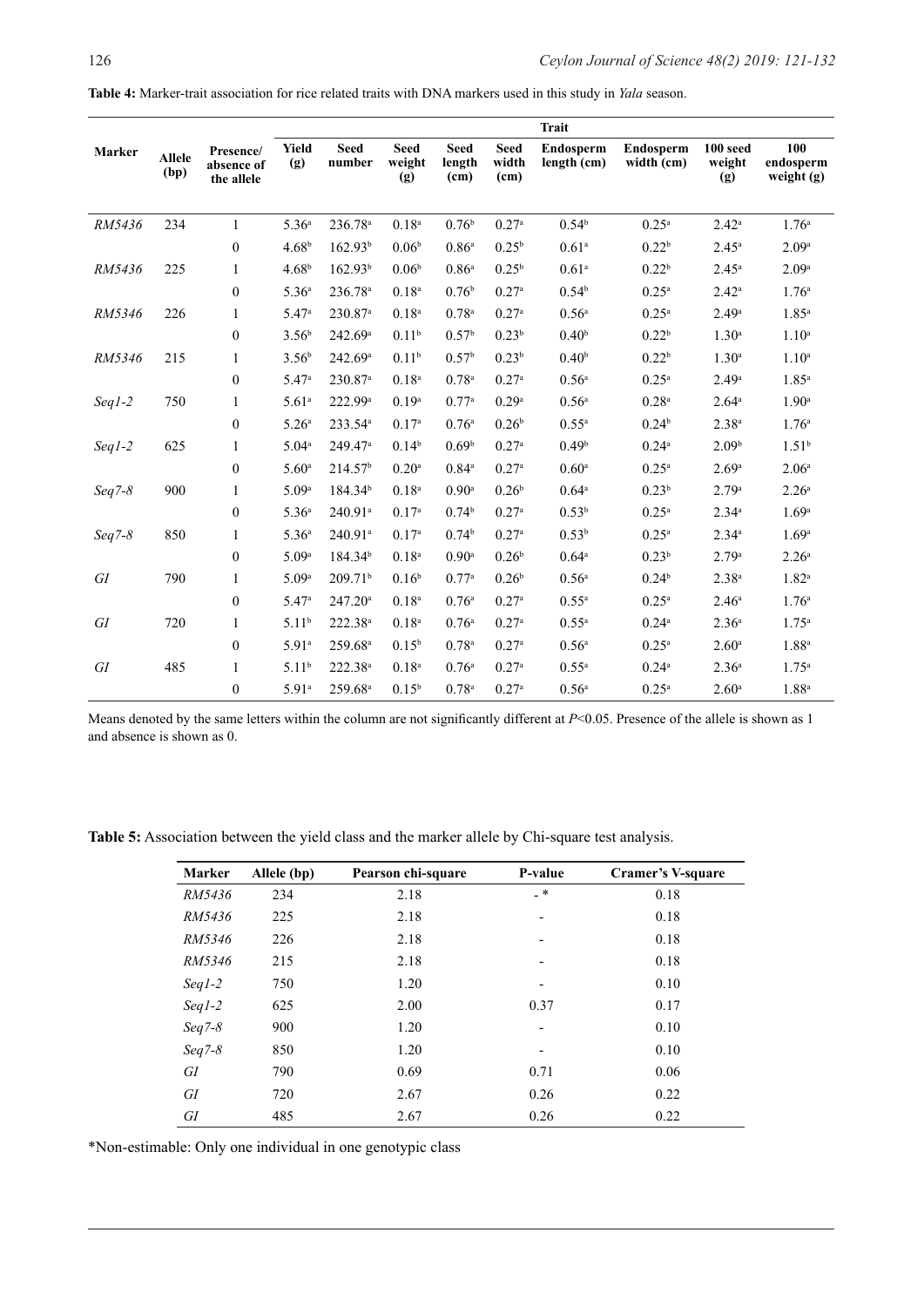marker *RM5346* was significantly associated with overall yield, seed weight, SL, seed width, EL, EW and *Seq7-8* was significantly associated with SL, EL, SN, seed width and EW in both the seasons (*P*<0.05).This suggests that *RM5346* and *Seq7-8* markers could be more useful than other tested markers in implementing MAS for the studied rice cultivars.

The association between the polymorphic marker allele and the yield category (high, moderate and low), analyzed by cross tabulation and chi-square test analyses are given in the Table 5 (*P*<0.05). The Cramer's V-square coefficient revealed that there was a weak association between the marker allele and the yield category (Cramer's V-square was closer to 0). This reveals that although the type of the DNA marker allele has considerable effects on the overall yield of the rice cultivars, it has no significant effect on the yield category (*P*<0.05).

#### **SNP/INDEL polymorphism at Seq7-8 locus**

The analyses of DNA length polymorphisms further facilitated the sequencing of rice cultivars at *Seq7-8* locus. This locus was specifically chosen due to its significant polymorphism. The nucleotide variations in the *Seq7-8* locus for 12 rice cultivars are shown in Figure 2. When all the 12 DNA sequences were aligned, a total of 23 nucleotide polymorphic positions including 11 single nucleotide polymorphisms(SNPs) were detected. At each SNP position, bi-allelic SNPs were only detected and accordingly, ten haplotypes could be detected. Moreover, it could be observed that Bg 90-2 and Bg 352 were falling under the same haplotype reflecting a close genetic relationship while At 307 and Bg 310 were falling under a separate haplotype reflecting their genetic divergence (Figure 3). The present findings revealed that the polymorphic SNPs and INDELs among these 12 rice cultivars in *Seq7-8* locus could be successfully employed in predicting the genetic diversity. The sequence alignment and identification of 23 nucleotide polymorphic positions at *Seq7-8* locus enabled the construction of an unrooted neighbor-joining tree (Figure 3). Accordingly, Bg 90-2 clustered with Bg 352 and At 307 clustered with Bg 310. This high genetic similarity between these two pairs of rice cultivars is also confirmed by sequence alignment (Figure 2).

# *Association between Ghd7sequence polymorphism and yield traits*

The rice yield related traits evaluated in this study and the state of the association of these traits with SNP/ INDELs in *Maha* and *Yala* seasons are depicted in Tables 6 and 7 respectively (*P*<0.05). The association analysis revealed that only some of the SNPs/INDELs were significantly associated with rice yield traits (Table 6 and 7). Accordingly, in *Maha* season, only four SNPs among 23 nucleotide variations showed strong associations with the overall yield (*P*<0.05). It was noticed that the overall yield was significantly high in the presence of G, A, T and G bases at 747, 862, 876 and 898 base positions respectively. Moreover, all SNPs and INDELs were strongly associated with seed width. These strong associations elucidate a high

contribution of nucleotide variation on the development of seeds (*P*<0.05). In *Yala* season, a total of two SNPs and three INDELs were shown to be having significant associations with the overall yield (*P*<0.05). A significantly higher overall yield was observed in SNPs at:  $747<sup>th</sup>$  (G),  $876<sup>th</sup>$  $(T)$ , and 889<sup>th</sup> (G), when the respective allele was present. Moreover, a higher yield was reported in *Yala* season for INDELs at:  $870<sup>th</sup>$  (A) and  $894<sup>th</sup>$  (A) positions, when the corresponding alleles were absent (*P*<0.05). Furthermore, the highest number of significant associations (23 and 20) could be detected between seed width and polymorphic SNP/INDEL variations in both *Maha* and *Yala* seasons respectively (*P*<0.05). However, the number and the type of the remaining associations were highly variable between the two seasons. Therefore, it was evident that due to the variations in yield parameters shown in two different seasons, the association results showed variations which could in turn validate environmental influence attributed to the variations in the overall yield (Table 6 and Table 7).Thus, these dissimilarities of the results between the two seasons might be complicating the process of MAS as observed in Moreau *et al*., (2004a); Moreau *et al*., (2004b); Schmierer et al., (2004); Reyna and Sneller, (2001).

However, no significant associations could be detected between any of the nucleotide variations and the traits HSW and HEW in both seasons (*P*<0.05). This fact explicates that the nucleotide variation of *Seq7-8* locus has no influence on HSW and HEW measurements. This result is in agreement with marker-trait association analysis in which, both the type of the *Seq7-8* marker allele and the presence/absence of the respective allele did not influence on HSW and HEW measurements. In consolation, Suresh *et al*., (2017) has analyzed the associations between the whole sequence of *Ghd7* gene and grain yield parameters in a set of *indica* rice genotypes belonging to high and low yielding categories and results are quite comparable with our findings. Previously, the nucleotide diversity of the whole *Ghd7* gene and its associations with rice yield traits have been reported for different rice cultivars as mentioned above. However, in this study we analyzed the nucleotide diversity of *Ghd7* and its associations with yield traits for a set of Sri Lankan rice cultivars. Since none of the *Ghd7* related studies have been conducted for Sri Lankan rice germplasm, the results of the present study cannot be directly compared with those of the other studies. However, all these findings from different studies collectively give a deep insight into the features of *Ghd7* QTL and its contribution on yield performance of rice.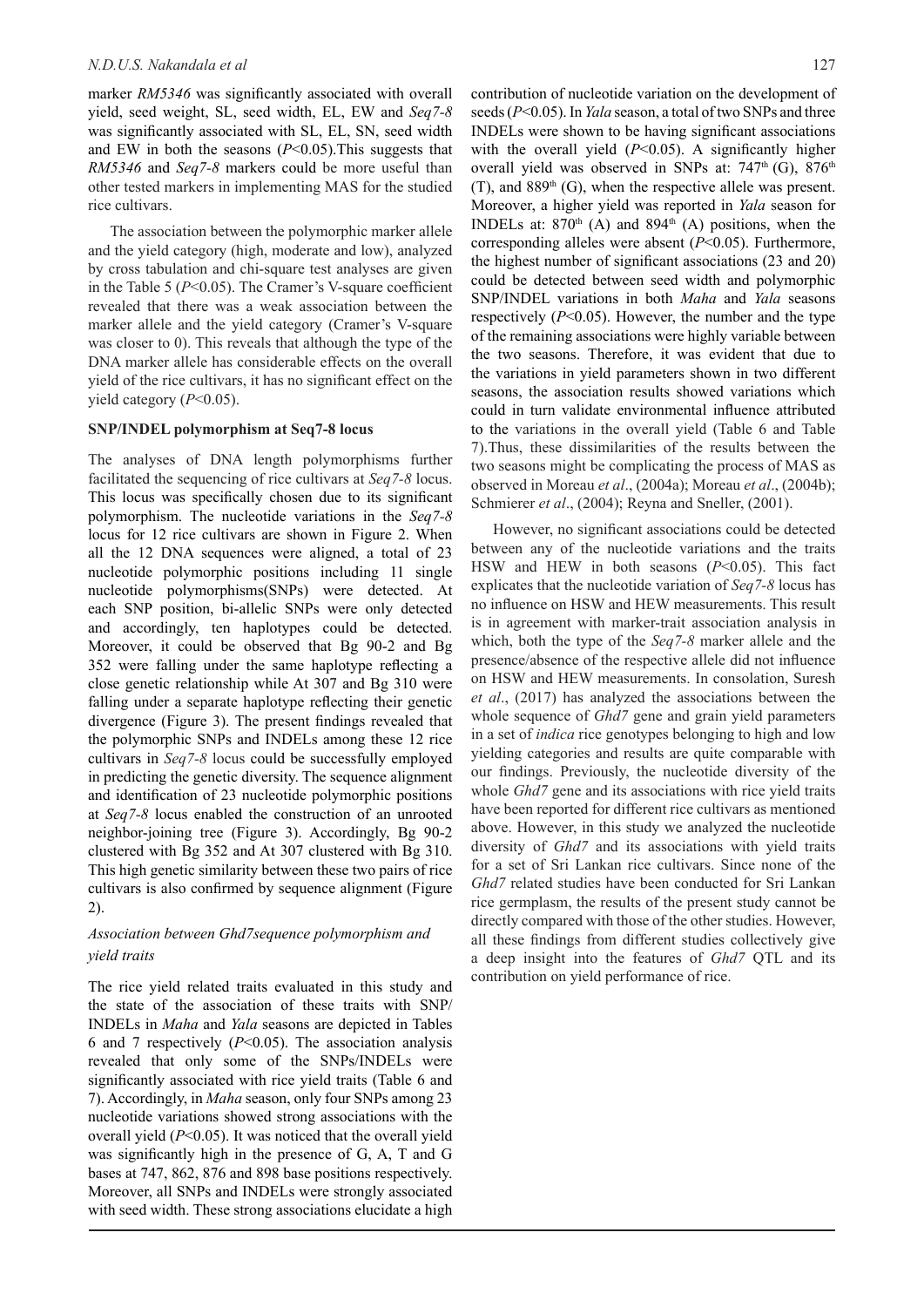

**Figure 2:** DNA sequence alignment for *Seq7-8* locus of the *Ghd7* QTL for 12 rice cultivars. The symbol'.' Indicates monomorphic nucleotides and green color shades indicate SNP/INDEL positions across the cultivars. Ten haplotypes were identified based on 23 nucleotide variable positions.



Figure 3: Unrooted neighbor-joining tree showing the genetic similarity among 12 rice cultivars based on the alignment of 12 sequences of *Seq7-8* locus using Tamura-Nei model of selection. The resulting tree was visualized and edited using FigTree v1.4.3(Rambaut, 2014).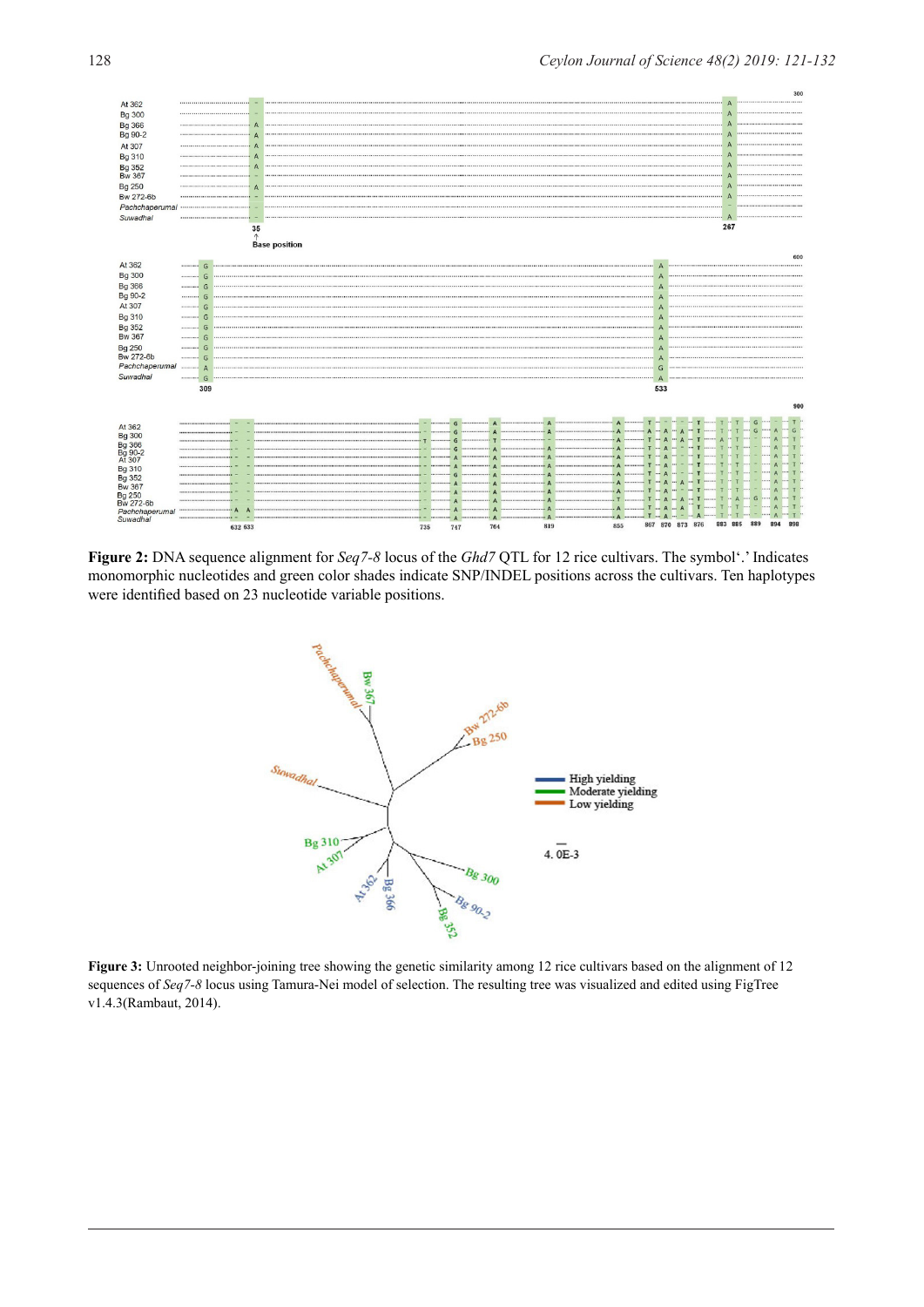| Table 6: SNP/INDEL-yield trait associations for rice yield traits with sequence polymorphism at Seq7-8 locus in Maha season. |  |  |
|------------------------------------------------------------------------------------------------------------------------------|--|--|
|                                                                                                                              |  |  |

|                         |                      |                               | <b>Trait</b>      |                       |                              |                                            |                       |                          |                                |                           |                                |
|-------------------------|----------------------|-------------------------------|-------------------|-----------------------|------------------------------|--------------------------------------------|-----------------------|--------------------------|--------------------------------|---------------------------|--------------------------------|
| <b>Base</b><br>position | SNP/<br><b>INDEL</b> | <b>Allelic</b><br>composition | Yield<br>(g)      | <b>Seed</b><br>number | <b>Seed</b><br>weight<br>(g) | <b>Seed</b><br>length<br>(c <sub>m</sub> ) | Seed<br>width<br>(cm) | Endosperm<br>length (cm) | <b>Endosperm</b><br>width (cm) | 100 seed<br>weight<br>(g) | 100<br>endosperm<br>weight (g) |
| 35                      | <b>INDEL</b>         | $\mathbf{A}$                  | $5.20^{\rm a}$    | 212.46 <sup>b</sup>   | $0.33^{a}$                   | $0.80$ <sup>a</sup>                        | $0.42^{\rm a}$        | 0.59a                    | $0.27^{\rm a}$                 | 2.59a                     | 1.96 <sup>a</sup>              |
|                         |                      | $\overline{\phantom{a}}$      | 4.96 <sup>a</sup> | 259.51 <sup>a</sup>   | 0.30 <sup>b</sup>            | 0.71 <sup>b</sup>                          | 0.28 <sup>b</sup>     | 0.50 <sup>b</sup>        | 0.26 <sup>b</sup>              | $2.21^{a}$                | $1.74^{\rm a}$                 |
| 267                     | <b>INDEL</b>         | A                             | 5.09a             | 239.28 <sup>a</sup>   | 0.31 <sup>b</sup>            | $0.75^{\rm a}$                             | $0.35$ <sup>a</sup>   | $0.55^{\rm a}$           | 0.26 <sup>b</sup>              | $2.39^{a}$                | $1.83^{a}$                     |
|                         |                      | $\overline{\phantom{a}}$      | 4.94 <sup>a</sup> | 190.79 <sup>b</sup>   | $0.38^{a}$                   | 0.77a                                      | 0.30 <sup>b</sup>     | $0.55$ <sup>a</sup>      | 0.29a                          | $2.70^{\rm a}$            | 2.08 <sup>a</sup>              |
| 309                     | <b>SNP</b>           | G                             | 5.09a             | 239.28 <sup>a</sup>   | 0.31 <sup>b</sup>            | $0.75^{\rm a}$                             | $0.35^{a}$            | $0.55^{\rm a}$           | 0.26 <sup>b</sup>              | 2.39a                     | $1.83^{a}$                     |
|                         |                      | A                             | 4.94 <sup>a</sup> | 190.79b               | $0.38^{a}$                   | 0.77a                                      | 0.30 <sup>b</sup>     | $0.55^{\rm a}$           | 0.29a                          | $2.70^{\rm a}$            | 2.08 <sup>a</sup>              |
| 533                     | <b>SNP</b>           | A                             | 5.09a             | 239.28 <sup>a</sup>   | 0.31 <sup>b</sup>            | $0.75^{\rm a}$                             | $0.35^{a}$            | $0.55^{\rm a}$           | 0.26 <sup>b</sup>              | 2.39a                     | $1.83^{a}$                     |
|                         |                      | G                             | 4.94 <sup>a</sup> | 190.79b               | $0.38$ <sup>a</sup>          | 0.77a                                      | 0.30 <sup>b</sup>     | $0.55^{\rm a}$           | 0.29a                          | $2.70^{\rm a}$            | 2.08 <sup>a</sup>              |
| 632                     | <b>INDEL</b>         | $\boldsymbol{\rm{A}}$         | 4.94 <sup>a</sup> | 190.79b               | $0.38^{a}$                   | 0.77a                                      | 0.30 <sup>b</sup>     | $0.55^{\rm a}$           | 0.29a                          | $2.70^{\rm a}$            | 2.08 <sup>a</sup>              |
|                         |                      | $\overline{\phantom{a}}$      | 5.09a             | 239.28 <sup>a</sup>   | 0.31 <sup>b</sup>            | $0.75^{\rm a}$                             | $0.35^{a}$            | $0.55^{\rm a}$           | 0.26 <sup>b</sup>              | 2.39a                     | $1.83^{a}$                     |
| 633                     | <b>INDEL</b>         | A                             | 4.94 <sup>a</sup> | 190.79 <sup>b</sup>   | $0.38$ <sup>a</sup>          | 0.77a                                      | 0.30 <sup>b</sup>     | $0.55^{\rm a}$           | 0.29a                          | $2.70^{\rm a}$            | 2.08 <sup>a</sup>              |
|                         |                      | $\overline{\phantom{a}}$      | 5.09a             | 239.28 <sup>a</sup>   | 0.31 <sup>b</sup>            | $0.75^{\rm a}$                             | $0.35$ <sup>a</sup>   | $0.55$ <sup>a</sup>      | 0.26 <sup>b</sup>              | 2.39a                     | $1.83^{a}$                     |
| 735                     | <b>INDEL</b>         | $\mathbf T$                   | $5.05^{\rm a}$    | 224.81ª               | 0.36 <sup>a</sup>            | $0.75^{\rm a}$                             | 0.27 <sup>b</sup>     | 0.57 <sup>a</sup>        | 0.26 <sup>b</sup>              | 2.36 <sup>a</sup>         | $1.92^{\mathrm{a}}$            |
|                         |                      | $\overline{\phantom{a}}$      | 5.08 <sup>a</sup> | 235.74 <sup>a</sup>   | 0.31 <sup>b</sup>            | $0.75^{\rm a}$                             | $0.35^{a}$            | $0.55^{\rm a}$           | 0.26 <sup>b</sup>              | $2.42^{\rm a}$            | $1.84^{\circ}$                 |
| 747                     | <b>SNP</b>           | ${\bf G}$                     | 5.36 <sup>a</sup> | 224.70 <sup>a</sup>   | 0.30 <sup>b</sup>            | $0.82^{\rm a}$                             | 0.29 <sup>b</sup>     | $0.59$ <sup>a</sup>      | 0.26 <sup>b</sup>              | $2.58^{a}$                | $1.92^{\mathrm{a}}$            |
|                         |                      | A                             | 4.88 <sup>b</sup> | 242.30 <sup>a</sup>   | $0.33^{a}$                   | 0.71 <sup>b</sup>                          | 0.39a                 | 0.52 <sup>b</sup>        | 0.26 <sup>b</sup>              | 2.28 <sup>a</sup>         | 1.80 <sup>a</sup>              |
| 764                     | <b>SNP</b>           | $\mathbf T$                   | $5.05^{\rm a}$    | 224.81ª               | 0.36 <sup>a</sup>            | $0.75^{\rm a}$                             | 0.27 <sup>b</sup>     | $0.57^{\rm a}$           | $0.26^{\rm b}$                 | 2.36 <sup>a</sup>         | 1.92 <sup>a</sup>              |
|                         |                      | A                             | 5.08 <sup>a</sup> | 235.74 <sup>a</sup>   | 0.31 <sup>b</sup>            | $0.75^{\rm a}$                             | $0.35^{a}$            | $0.55^{\rm a}$           | 0.26 <sup>b</sup>              | $2.42^{\rm a}$            | $1.84^{\circ}$                 |
| 791                     | <b>INDEL</b>         | $\mathbf{A}$                  | 5.08 <sup>a</sup> | 235.74 <sup>a</sup>   | 0.31 <sup>b</sup>            | $0.75^{\rm a}$                             | $0.35$ <sup>a</sup>   | $0.55^{\rm a}$           | 0.26 <sup>b</sup>              | $2.42^{\rm a}$            | $1.84^{\circ}$                 |
|                         |                      | $\overline{\phantom{a}}$      | $5.05^{\rm a}$    | 224.81ª               | 0.36 <sup>a</sup>            | $0.75^{\rm a}$                             | 0.27 <sup>b</sup>     | 0.57a                    | 0.26 <sup>b</sup>              | 2.36 <sup>a</sup>         | $1.92^{\mathrm{a}}$            |
| 819                     | <b>INDEL</b>         | G                             | 4.96 <sup>a</sup> | 239.90 <sup>a</sup>   | $0.35^{a}$                   | 0.74 <sup>b</sup>                          | 0.28 <sup>b</sup>     | $0.56^{\rm a}$           | 0.25 <sup>b</sup>              | $2.34^{a}$                | $1.85^{a}$                     |
|                         |                      | $\overline{\phantom{a}}$      | $5.12^{a}$        | 233.13 <sup>a</sup>   | 0.30 <sup>b</sup>            | 0.76a                                      | 0.37a                 | $0.55^{\rm a}$           | $0.27^{\rm a}$                 | $2.44^a$                  | $1.85^{a}$                     |
| 855                     | <b>SNP</b>           | A                             | $5.11^{a}$        | 229.34 <sup>a</sup>   | $0.32^{a}$                   | $0.88$ <sup>a</sup>                        | 0.30 <sup>b</sup>     | 0.56 <sup>a</sup>        | 0.26 <sup>b</sup>              | 2.46 <sup>a</sup>         | 1.89a                          |
|                         |                      | $\mathbf T$                   | 4.74 <sup>b</sup> | 304.34 <sup>a</sup>   | 0.29a                        | 0.74 <sup>b</sup>                          | $0.35^{a}$            | 0.43 <sup>b</sup>        | 0.24 <sup>b</sup>              | 1.78 <sup>b</sup>         | $1.41^{\circ}$                 |
| 867                     | <b>SNP</b>           | A                             | 5.83 <sup>a</sup> | 252.21ª               | 0.19 <sup>b</sup>            | 0.81 <sup>a</sup>                          | 0.30 <sup>b</sup>     | $0.58^{a}$               | 0.26 <sup>b</sup>              | $2.48^{\rm a}$            | 2.00 <sup>a</sup>              |
|                         |                      | $\mathbf T$                   | 5.01 <sup>a</sup> | 233.29 <sup>a</sup>   | $0.32^{a}$                   | $0.75^{\rm b}$                             | $0.35^{a}$            | $0.55^{\rm a}$           | 0.26 <sup>b</sup>              | $2.41^a$                  | $1.83^{a}$                     |
| 870                     | <b>INDEL</b>         | A                             | 5.09a             | 235.07 <sup>a</sup>   | $0.31^{a}$                   | 0.74 <sup>b</sup>                          | $0.35^{a}$            | $0.55^{\rm a}$           | 0.26 <sup>b</sup>              | $2.40^{\rm a}$            | $1.81^{a}$                     |
|                         |                      | $\qquad \qquad \blacksquare$  | 5.01 <sup>a</sup> | 231.94 <sup>a</sup>   | $0.32^{a}$                   | 0.89a                                      | 0.28 <sup>b</sup>     | 0.57a                    | $0.25^{b}$                     | 2.56 <sup>a</sup>         | $2.22^a$                       |
| 873                     | <b>INDEL</b>         | A                             | $5.21^{a}$        | 258.12 <sup>a</sup>   | $0.31^{a}$                   | 0.70 <sup>b</sup>                          | $0.28^{\rm b}$        | 0.52 <sup>b</sup>        | $0.26^{\rm b}$                 | 2.26 <sup>a</sup>         | $1.74^{\circ}$                 |
|                         |                      |                               | 4.99a             | $219.46^a$            | $0.32^{a}$                   | 0.79a                                      | 0.39a                 | $0.57$                   | 0.26 <sup>b</sup>              | $2.52^{\rm a}$            | 1.93 <sup>a</sup>              |
| 876                     | <b>SNP</b>           | $\mathbf T$                   | 5.20 <sup>a</sup> | 232.78 <sup>a</sup>   | $0.32$ <sup>a</sup>          | 0.76a                                      | $0.35$ <sup>a</sup>   | 0.56 <sup>a</sup>        | 0.26 <sup>b</sup>              | $2.47^{\rm a}$            | 1.89a                          |
|                         |                      | A                             | 3.77 <sup>b</sup> | 258.35 <sup>a</sup>   | $0.28^{\rm b}$               | 0.62 <sup>b</sup>                          | 0.26 <sup>b</sup>     | $0.42^{\rm b}$           | 0.25 <sup>b</sup>              | 1.50 <sup>b</sup>         | $1.44^a$                       |
| 883                     | <b>SNP</b>           | $\rm T$                       | 5.05 <sup>a</sup> | 224.81ª               | $0.36^{\rm a}$               | $0.75$ <sup>a</sup>                        | 0.27 <sup>b</sup>     | $0.57$                   | 0.26 <sup>b</sup>              | 2.36 <sup>a</sup>         | $1.92$ <sup>a</sup>            |
|                         |                      | A                             | 5.08 <sup>a</sup> | 235.74 <sup>a</sup>   | 0.31 <sup>b</sup>            | $0.75^{\rm a}$                             | $0.35^{\rm a}$        | $0.55$ <sup>a</sup>      | $0.26^{\rm a}$                 | $2.42^{\rm a}$            | $1.84^{\circ}$                 |
| 885                     | <b>SNP</b>           | $\rm T$                       | $5.11^{a}$        | 229.34 <sup>a</sup>   | $0.32^{a}$                   | $0.88$ <sup>a</sup>                        | 0.30 <sup>b</sup>     | 0.56 <sup>a</sup>        | 0.26 <sup>b</sup>              | $2.46^{\rm a}$            | 1.89a                          |
|                         |                      | A                             | 4.74 <sup>a</sup> | 304.34 <sup>a</sup>   | 0.29 <sup>b</sup>            | 0.74 <sup>b</sup>                          | $0.35$ <sup>a</sup>   | $0.43^{\rm b}$           | 0.24 <sup>b</sup>              | $1.78^{b}$                | $1.41^a$                       |
| 889                     | <b>INDEL</b>         | ${\bf G}$                     | $5.19^{a}$        | $261.11^{a}$          | $0.28^{\rm b}$               | 0.76a                                      | 0.28 <sup>b</sup>     | $0.53^{\rm a}$           | 0.25 <sup>b</sup>              | $2.32^{a}$                | $1.88^{a}$                     |
|                         |                      | $\overline{\phantom{a}}$      | $5.04^{\rm a}$    | $226.64^a$            | $0.33^{a}$                   | $0.75^{\rm a}$                             | $0.36^{\rm a}$        | $0.55$ <sup>a</sup>      | $0.27^{\rm a}$                 | $2.45^{\rm a}$            | $1.84$ <sup>a</sup>            |
| 894                     | <b>INDEL</b>         | A                             | 5.09a             | 235.07 <sup>a</sup>   | $0.31$ <sup>a</sup>          | $0.74^{b}$                                 | $0.35$ <sup>a</sup>   | $0.55$ <sup>a</sup>      | 0.26 <sup>b</sup>              | $2.40^{\circ}$            | $1.81^{a}$                     |
|                         |                      | $\qquad \qquad \blacksquare$  | 5.01 <sup>a</sup> | 231.94 <sup>a</sup>   | $0.32^{a}$                   | 0.89a                                      | 0.28 <sup>b</sup>     | $0.57$ <sup>a</sup>      | $0.25^{\rm b}$                 | $2.56^{\circ}$            | $2.22^{\rm a}$                 |
| 898                     | <b>SNP</b>           | ${\bf G}$                     | $5.83^{a}$        | 252.21ª               | 0.19 <sup>b</sup>            | $0.81^{a}$                                 | 0.30 <sup>b</sup>     | $0.58$ <sup>a</sup>      | 0.26 <sup>b</sup>              | $2.48$ <sup>a</sup>       | $2.00^{\rm a}$                 |
|                         |                      | $\mathbf T$                   | 5.01 <sup>a</sup> | 233.29 <sup>a</sup>   | $0.32$ <sup>a</sup>          | $0.75^{\rm a}$                             | $0.35$ <sup>a</sup>   | $0.55$ <sup>a</sup>      | 0.26 <sup>b</sup>              | $2.41^{\rm a}$            | $1.83$ <sup>a</sup>            |
| 902                     | <b>INDEL</b>         | A                             | $5.19^{a}$        | 247.75 <sup>a</sup>   | $0.32^{\rm a}$               | $0.73^{b}$                                 | 0.28 <sup>b</sup>     | $0.54^{\circ}$           | 0.26 <sup>b</sup>              | $2.35^{a}$                | $1.82^{\rm a}$                 |
|                         |                      |                               | 4.97 <sup>b</sup> | 222.54 <sup>a</sup>   | 0.31 <sup>b</sup>            | $0.78^{a}$                                 | $0.41^{\rm a}$        | 0.56 <sup>a</sup>        | 0.26 <sup>b</sup>              | $2.48$ <sup>a</sup>       | $1.88^{\rm a}$                 |
| 903                     | <b>SNP</b>           | $\rm T$                       | $5.11^{a}$        | 229.34 <sup>a</sup>   | $0.32^{a}$                   | $0.88$ <sup>a</sup>                        | 0.30 <sup>b</sup>     | 0.56 <sup>a</sup>        | 0.26 <sup>b</sup>              | $2.46^{\rm a}$            | $1.89$ <sup>a</sup>            |
|                         |                      | A                             | 4.74 <sup>b</sup> | 304.34 <sup>a</sup>   | 0.29 <sup>b</sup>            | $0.74^{b}$                                 | $0.35$ <sup>a</sup>   | $0.43^{\rm b}$           | 0.24 <sup>b</sup>              | 1.78 <sup>b</sup>         | $1.41^a$                       |

Means denoted by the same letters within the column are not significantly different at *P*<0.05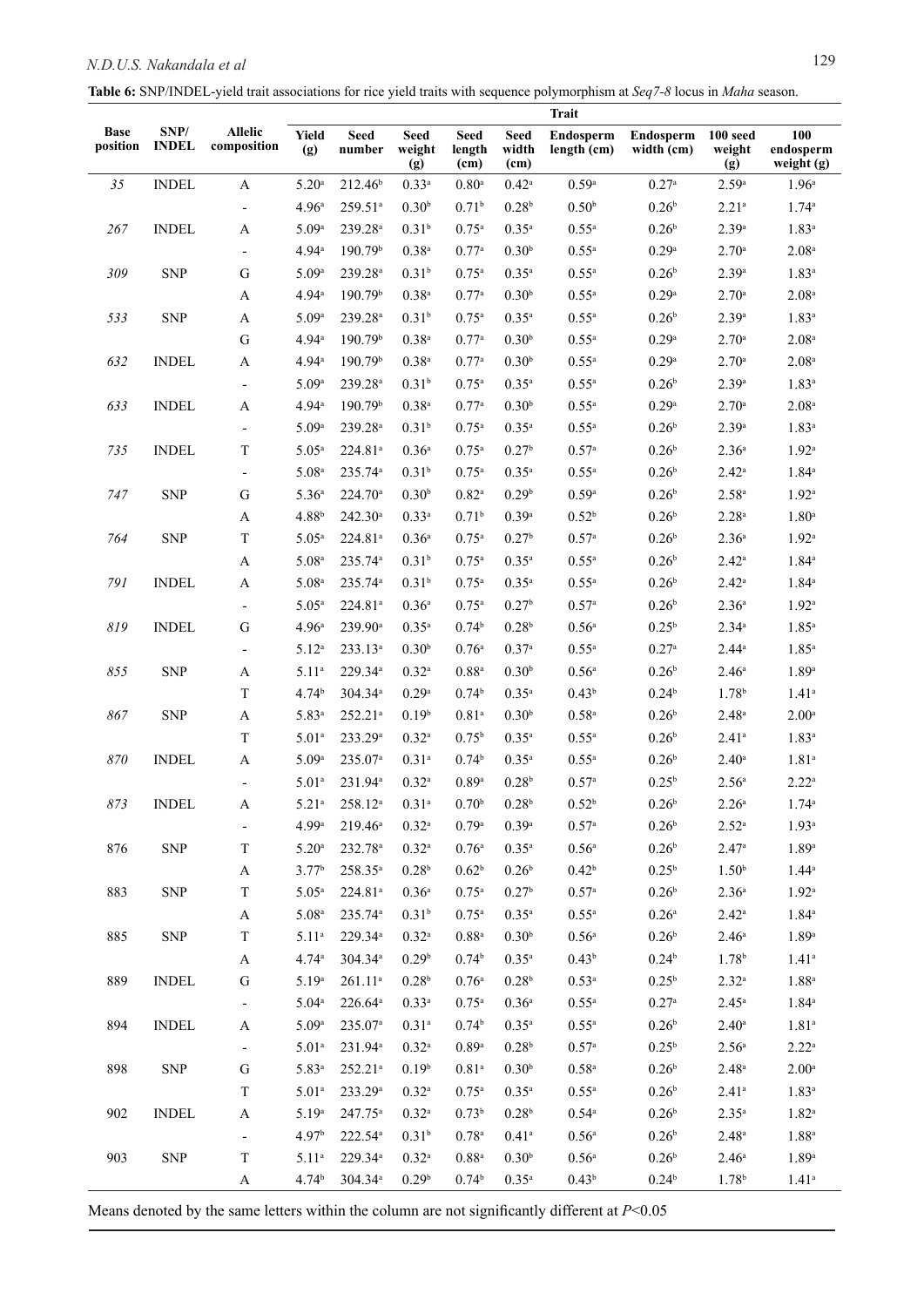**Table 7:** SNP/INDEL-yield trait associations for rice yield traits with sequence polymorphism at *Seq7-8* locus in *Yala*  season

|                      |              |                           | <b>Trait</b>        |                     |                     |                                       |                               |                          |                         |                        |                                |
|----------------------|--------------|---------------------------|---------------------|---------------------|---------------------|---------------------------------------|-------------------------------|--------------------------|-------------------------|------------------------|--------------------------------|
| <b>Base position</b> | SNP/INDEL    | composition<br>Allelic    | Yield (g)           | number<br>Seed      | Seed weight<br>ම    | Seed length<br>$\widehat{\mathsf{E}}$ | Seed width<br>$\binom{cm}{c}$ | Endosperm<br>length (cm) | Endosperm<br>width (cm) | weight (g)<br>100 seed | endosperm<br>weight (g)<br>100 |
| 35                   | <b>INDEL</b> | A                         | 5.20 <sup>a</sup>   | 196.24 <sup>b</sup> | 0.17 <sup>a</sup>   | $0.87$ <sup>a</sup>                   | $0.42^{\rm a}$                | 0.59a                    | $0.22^{\rm a}$          | 2.57 <sup>a</sup>      | 1.98 <sup>a</sup>              |
|                      |              |                           | $5.43^{\rm a}$      | $268.10^a$          | 0.18 <sup>a</sup>   | 0.81 <sup>b</sup>                     | 0.41 <sup>b</sup>             | $0.51^{b}$               | $0.23$ <sup>a</sup>     | 2.09a                  | 1.60 <sup>a</sup>              |
| 267                  | <b>INDEL</b> | Α                         | $5.38^{a}$          | 234.48 <sup>a</sup> | 0.17 <sup>a</sup>   | $0.84^{\mathrm{a}}$                   | $0.41^{b}$                    | $0.55$ <sup>a</sup>      | $0.23$ <sup>a</sup>     | 2.30 <sup>a</sup>      | $1.78^{a}$                     |
|                      |              |                           | 4.59a               | 201.70 <sup>a</sup> | $0.23$ <sup>a</sup> | $0.84\mathrm{^a}$                     | $0.45$ <sup>a</sup>           | $0.55$ <sup>a</sup>      | $0.12^{b}$              | 2.62 <sup>a</sup>      | $1.85$ <sup>a</sup>            |
| 309                  | <b>SNP</b>   | G                         | $5.38^{a}$          | 234.48 <sup>a</sup> | $0.17^{a}$          | $0.84^{\mathrm{a}}$                   | $0.41^{b}$                    | $0.55$ <sup>a</sup>      | $0.23$ <sup>a</sup>     | 2.30 <sup>a</sup>      | $1.78^{a}$                     |
|                      |              | A                         | 4.59a               | 201.70 <sup>a</sup> | $0.23$ <sup>a</sup> | $0.84^{\rm a}$                        | $0.45$ <sup>a</sup>           | $0.55$ <sup>a</sup>      | $0.12^{b}$              | $2.62^a$               | $1.85^{\rm a}$                 |
| 533                  | <b>SNP</b>   | A                         | $5.38^{a}$          | 234.48 <sup>a</sup> | 0.17 <sup>b</sup>   | $0.84\mathrm{^a}$                     | 0.41 <sup>b</sup>             | $0.55$ <sup>a</sup>      | $0.23$ <sup>a</sup>     | $2.30^{\rm a}$         | $1.78^{a}$                     |
|                      |              | G                         | 4.59 <sup>b</sup>   | 201.70 <sup>a</sup> | $0.23$ <sup>a</sup> | $0.84^{\mathrm{a}}$                   | $0.45$ <sup>a</sup>           | $0.55$ <sup>a</sup>      | $0.12$ <sup>a</sup>     | $2.62^{\mathrm{a}}$    | $1.85$ <sup>a</sup>            |
| 632                  | <b>INDEL</b> | A                         | 4.59 <sup>b</sup>   | 201.70 <sup>a</sup> | $0.23^{a}$          | $0.84^{\mathrm{a}}$                   | $0.45^{\rm a}$                | $0.55^{\rm a}$           | $0.12$ <sup>a</sup>     | $2.62^{\circ}$         | $1.85^{a}$                     |
|                      |              | $\overline{\phantom{a}}$  | $5.38^{a}$          | 234.48 <sup>a</sup> | $0.17^{a}$          | $0.84\mathrm{^a}$                     | 0.41 <sup>b</sup>             | $0.55$ <sup>a</sup>      | $0.23$ <sup>a</sup>     | $2.30^{\rm a}$         | $1.78^{a}$                     |
| 633                  | <b>INDEL</b> | A                         | 4.59 <sup>b</sup>   | 201.70 <sup>a</sup> | $0.23^{a}$          | $0.84^{\mathrm{a}}$                   | $0.45$ <sup>a</sup>           | $0.55$ <sup>a</sup>      | $0.12^{b}$              | $2.62^{\mathrm{a}}$    | $1.85^{\rm a}$                 |
|                      |              |                           | $5.38^{a}$          | 234.48 <sup>a</sup> | $0.17^{a}$          | $0.84\mathrm{^a}$                     | 0.41 <sup>b</sup>             | $0.55$ <sup>a</sup>      | $0.23$ <sup>a</sup>     | 2.30 <sup>a</sup>      | $1.78^{a}$                     |
| 735                  | <b>INDEL</b> | $\mathbf T$               | 4.90 <sup>b</sup>   | 213.49 <sup>a</sup> | $0.16^{a}$          | $0.83$ <sup>a</sup>                   | 0.41 <sup>b</sup>             | $0.55$ <sup>a</sup>      | $0.26^{\rm a}$          | $2.28^{a}$             | $1.71^a$                       |
|                      |              | $\overline{\phantom{a}}$  | 5.36 <sup>a</sup>   | 233.63 <sup>a</sup> | $0.17^{a}$          | $0.84^{\rm a}$                        | $0.42$ <sup>a</sup>           | $0.55$ <sup>a</sup>      | $0.22^{\rm a}$          | $2.33^{a}$             | 1.79a                          |
| 747                  | <b>SNP</b>   | G                         | 5.77a               | 224.47 <sup>b</sup> | $0.20$ <sup>a</sup> | $0.88^{\rm a}$                        | 0.41 <sup>b</sup>             | $0.60$ <sup>a</sup>      | $0.23$ <sup>a</sup>     | $2.65^{\rm a}$         | 2.03 <sup>a</sup>              |
|                      |              | A                         | 4.96 <sup>b</sup>   | 237.78 <sup>a</sup> | $0.15^{b}$          | 0.80 <sup>b</sup>                     | $0.42$ <sup>a</sup>           | $0.51^{b}$               | $0.22$ <sup>a</sup>     | 2.10 <sup>a</sup>      | $1.61^a$                       |
| 764                  | <b>SNP</b>   | $\ensuremath{\mathrm{T}}$ | 4.90 <sup>b</sup>   | 213.49 <sup>a</sup> | $0.16^{a}$          | $0.83$ <sup>a</sup>                   | 0.41 <sup>b</sup>             | $0.55$ <sup>a</sup>      | $0.26^{\rm a}$          | $2.28^{a}$             | 1.71 <sup>a</sup>              |
|                      |              | A                         | 5.36 <sup>a</sup>   | 233.63ª             | 0.17 <sup>b</sup>   | $0.84\mathrm{^a}$                     | $0.42$ <sup>a</sup>           | $0.55$ <sup>a</sup>      | $0.22$ <sup>a</sup>     | $2.33^{a}$             | 1.79a                          |
| 791                  | <b>INDEL</b> | A                         | 5.36 <sup>a</sup>   | 233.63 <sup>a</sup> | 0.17 <sup>b</sup>   | $0.84^{\rm a}$                        | $0.42$ <sup>a</sup>           | $0.55$ <sup>a</sup>      | $0.22$ <sup>a</sup>     | $2.33^{a}$             | 1.79a                          |
|                      |              | $\overline{\phantom{a}}$  | 4.90 <sup>b</sup>   | 213.49 <sup>a</sup> | $0.16^{a}$          | $0.83$ <sup>a</sup>                   | 0.41 <sup>b</sup>             | $0.55$ <sup>a</sup>      | $0.26^{\rm a}$          | $2.28^{a}$             | 1.71 <sup>a</sup>              |
| 819                  | <b>INDEL</b> | ${\bf G}$                 | $5.33^{a}$          | 247.88 <sup>a</sup> | $0.13^{b}$          | $0.82^{b}$                            | $0.41^{b}$                    | $0.54$ <sup>a</sup>      | $0.26^{\rm a}$          | $2.12^{a}$             | 1.69a                          |
|                      |              | $\overline{\phantom{a}}$  | 5.31 <sup>a</sup>   | 226.74 <sup>a</sup> | 0.18 <sup>a</sup>   | $0.84^{\rm a}$                        | $0.42$ <sup>a</sup>           | $0.55$ <sup>a</sup>      | $0.22$ <sup>a</sup>     | $2.40^{\rm a}$         | $1.82^{a}$                     |
| 855                  | <b>SNP</b>   | A                         | $5.23^{\rm a}$      | $220.73^a$          | 0.18 <sup>a</sup>   | $0.85^{\rm a}$                        | $0.42$ <sup>a</sup>           | $0.56^{\mathrm{a}}$      | $0.23$ <sup>a</sup>     | 2.39a                  | $1.83^{a}$                     |
|                      |              | $\ensuremath{\mathrm{T}}$ | $6.21$ <sup>a</sup> | 358.17 <sup>a</sup> | $0.13^{b}$          | 0.74 <sup>b</sup>                     | 0.41 <sup>b</sup>             | $0.44^{b}$               | $0.24$ <sup>a</sup>     | $1.64^{\rm b}$         | 1.28 <sup>b</sup>              |
| 867                  | <b>SNP</b>   | A                         | 4.74 <sup>b</sup>   | 193.10 <sup>b</sup> | $0.21^{a}$          | $0.85^{\rm a}$                        | 0.41 <sup>b</sup>             | $0.55^{\rm a}$           | $0.22^{\rm a}$          | $2.63^{a}$             | 1.89 <sup>a</sup>              |
|                      |              | $\mathbf T$               | 5.38 <sup>a</sup>   | 235.83ª             | 0.17 <sup>a</sup>   | $0.84^{\mathrm{a}}$                   | $0.42$ <sup>a</sup>           | $0.55^{a}$               | $0.23^{\rm a}$          | 2.30 <sup>a</sup>      | 1.78 <sup>a</sup>              |
| 870                  | INDEL        | A                         | $5.12^{b}$          | 227.37 <sup>a</sup> | $0.17^{\rm a}$      | $0.83^{\rm a}$                        | $0.42$ <sup>a</sup>           | $0.54^{\circ}$           | $0.22$ <sup>a</sup>     | 2.30 <sup>a</sup>      | 1.75 <sup>a</sup>              |
|                      |              |                           | $7.31^{\circ}$      | 278.64 <sup>a</sup> | $0.24^{\rm a}$      | $0.93$ <sup>a</sup>                   | 0.40 <sup>b</sup>             | $0.65$ <sup>a</sup>      | $0.25^{\rm b}$          | $2.63^a$               | 2.17 <sup>a</sup>              |
| 873                  | <b>INDEL</b> | A                         | $5.27^{\rm a}$      | 258.76 <sup>a</sup> | $0.17^{a}$          | $0.80^{\rm b}$                        | $0.42^{\rm a}$                | 0.51 <sup>b</sup>        | $0.22$ <sup>a</sup>     | $2.18^{\rm a}$         | 1.60 <sup>a</sup>              |
|                      |              | $\overline{\phantom{a}}$  | 5.36 <sup>a</sup>   | $212.04^a$          | $0.18^{\rm a}$      | 0.86 <sup>a</sup>                     | $0.42^{\rm a}$                | $0.58$ <sup>a</sup>      | $0.23$ <sup>a</sup>     | $2.44^{\rm a}$         | $1.92^{\rm a}$                 |
| 876                  | <b>SNP</b>   | $\mathbf T$               | 5.47a               | 230.87 <sup>a</sup> | $0.18^{\rm a}$      | $0.85$ <sup>a</sup>                   | $0.42^{\rm a}$                | 0.56 <sup>a</sup>        | $0.22$ <sup>a</sup>     | $2.42^{\rm a}$         | $1.85^{\rm a}$                 |
|                      |              | $\mathbf A$               | $3.56^{\rm b}$      | 242.69a             | $0.11^{b}$          | 0.69 <sup>b</sup>                     | 0.37 <sup>b</sup>             | 0.40 <sup>b</sup>        | 0.30 <sup>a</sup>       | 1.30 <sup>b</sup>      | $1.10^{a}$                     |
| 883                  | <b>SNP</b>   | $\mathbf T$               | 5.36 <sup>a</sup>   | 233.63 <sup>a</sup> | 0.17 <sup>a</sup>   | $0.84^{\rm a}$                        | $0.42^{\rm a}$                | $0.55^{\rm a}$           | $0.22$ <sup>a</sup>     | $2.33^{a}$             | 1.79a                          |
|                      |              | A                         | 4.90 <sup>b</sup>   | 213.49 <sup>a</sup> | $0.16^{\rm a}$      | $0.83$ <sup>a</sup>                   | 0.41 <sup>b</sup>             | $0.55$ <sup>a</sup>      | 0.26 <sup>a</sup>       | 2.28 <sup>a</sup>      | $1.71^{\circ}$                 |
| 885                  | <b>SNP</b>   | $\mathbf T$               | $5.23^{\rm a}$      | 220.73ª             | $0.18^{\rm a}$      | $0.85$ <sup>a</sup>                   | $0.42^{\rm a}$                | 0.56 <sup>a</sup>        | $0.23$ <sup>a</sup>     | 2.39a                  | $1.83^{a}$                     |
|                      |              | $\boldsymbol{\mathsf{A}}$ | 6.21 <sup>a</sup>   | 358.17 <sup>a</sup> | $0.13^{b}$          | $0.74^{b}$                            | $0.41^{b}$                    | $0.44^{b}$               | $0.24$ <sup>a</sup>     | $1.64^{b}$             | $1.28^{b}$                     |
| 889                  | <b>INDEL</b> | G                         | 6.09a               | $272.40^a$          | $0.20$ <sup>a</sup> | $0.85^{\rm a}$                        | 0.41 <sup>b</sup>             | $0.55$ <sup>a</sup>      | $0.24$ <sup>a</sup>     | 2.30 <sup>a</sup>      | $1.78^{a}$                     |
|                      |              | $\overline{\phantom{a}}$  | 5.03 <sup>b</sup>   | $217.51^a$          | $0.16^{b}$          | $0.83^{a}$                            | $0.42$ <sup>a</sup>           | $0.55$ <sup>a</sup>      | $0.22$ <sup>a</sup>     | $2.34^{\circ}$         | 1.79a                          |
| 894                  | <b>INDEL</b> | A                         | $5.12^{b}$          | 227.37 <sup>a</sup> | 0.17 <sup>a</sup>   | $0.83$ <sup>a</sup>                   | $0.42$ <sup>a</sup>           | $0.54^{\rm a}$           | $0.22$ <sup>a</sup>     | $2.30^{\rm a}$         | $1.75^{\rm a}$                 |
|                      |              | ۰.                        | $7.31^{a}$          | 278.64 <sup>a</sup> | $0.24^{\rm a}$      | $0.93$ <sup>a</sup>                   | 0.40 <sup>b</sup>             | $0.65$ <sup>a</sup>      | $0.25^{\mathrm{a}}$     | $2.63^a$               | 2.17 <sup>a</sup>              |
| 898                  | <b>SNP</b>   | G                         | 4.74 <sup>b</sup>   | 193.10 <sup>b</sup> | $0.21^{\rm a}$      | $0.85$ <sup>a</sup>                   | 0.41 <sup>b</sup>             | $0.55$ <sup>a</sup>      | $0.22$ <sup>a</sup>     | $2.63^a$               | 1.89a                          |
|                      |              | $\mathbf T$               | $5.38^{a}$          | 235.83ª             | $0.17^{b}$          | $0.84^{\rm a}$                        | $0.42^{\rm a}$                | $0.55$ <sup>a</sup>      | $0.23$ <sup>a</sup>     | $2.30^{\rm a}$         | $1.78^{a}$                     |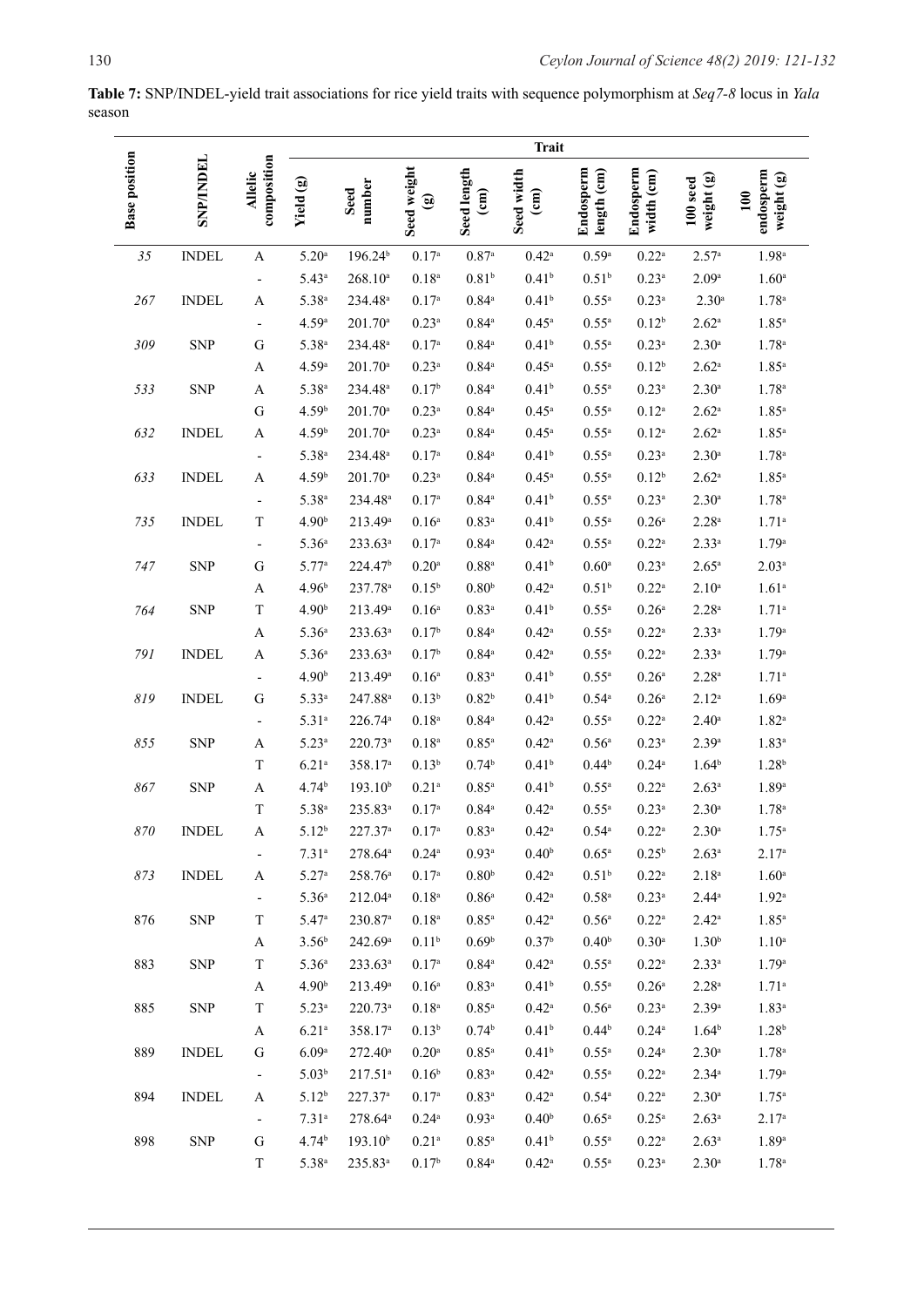| 902 | <b>INDEL</b> |  | A $5.19^a$ $245.58^a$ $0.16^b$                                                                                                                        |  | 0.81 <sup>b</sup> 0.42 <sup>a</sup> 0.53 <sup>b</sup> 0.23 <sup>a</sup> 2.22 <sup>a</sup> |  | $1.68^{\rm a}$    |
|-----|--------------|--|-------------------------------------------------------------------------------------------------------------------------------------------------------|--|-------------------------------------------------------------------------------------------|--|-------------------|
|     |              |  | $-5.44^{\text{a}}$ $218.55^{\text{a}}$ $0.19^{\text{a}}$ $0.86^{\text{a}}$ $0.42^{\text{a}}$ $0.57^{\text{a}}$ $0.23^{\text{a}}$ $2.44^{\text{a}}$    |  |                                                                                           |  | 1.89 <sup>a</sup> |
| 903 | <b>SNP</b>   |  | $T = 5.23^{\text{a}} - 220.73^{\text{a}} - 0.18^{\text{a}} - 0.85^{\text{a}} - 0.42^{\text{a}} - 0.56^{\text{a}} - 0.23^{\text{a}} - 2.39^{\text{a}}$ |  |                                                                                           |  | 1.83 <sup>a</sup> |
|     |              |  | A $6.21^a$ $358.17^a$ $0.13^b$ $0.74^b$ $0.41^b$ $0.44^b$ $0.24^a$ $1.64^b$                                                                           |  |                                                                                           |  | 1.28 <sup>b</sup> |

Means denoted by the same letters within the column are not significantly different at *P*<0.05

### **CONCLUSIONS**

The genetic divergence among cultivars was well supported by DNA length polymorphism and SNP/INDEL polymorphisms. Based on DNA length polymorphism six distinct marker haplotypes could be recognized. The SNP/ INDELs present in the *Seq7-8* locus also reveal a high genetic diversity among the genotypes, which was validated by the sequence based haplotype alignment. The analysis of SNP/INDEL polymorphism enabled the identification of ten haplotypes. Accordingly, Bg 90-2 and Bg 352 fall under one haplotype and At 307 and Bg 310 fall under another distinct haplotype suggesting a close genetic relationship among them. Association of SNP/INDEL polymorphism with yield traits revealed a higher contribution of sequence polymorphism on determination of seed width, but a lower contribution on HSW and HEW parameters. The strong associations between four polymorphic DNA markers (*RM5436*, *RM5346*, *Seq7-8* and *Seq1-2*) with yield traits (SN, seed weight, SL, seed width, EL, EW, HSW, HEW and overall yield) reveal their subsequent applicability in MAS.

## **ACKNOWLEDGEMENTS**

Authors wish to thank University of Peradeniya Research Grant (URG/2016/59/S) and the Director, Rice Research and Development Institute (RRDI), Bathalagoda, Sri Lanka.

### **REFERENCES**

- Bentota, A.P. (2009). New Crop Varieties Recommended by the Varietal Release Committee of the Department of Agriculture Sri Lanka, *Department of Agriculture Press, Gannoruwa, Sri Lanka*, 1-4.
- Chin, J.H., Lu, X., Stephan, M., Gamuyao, H.R., Ismail, A., Wissuwa, M. and Heuer, S. (2010). Development and application of gene-based markers for the major rice QTL *Phosphorus uptake 1*. *Theoretical and Applied Genetics* **120**(6):1073-1086.
- Department of Agriculture (DOA), Sri Lanka. (2015). Food security: Current food situation. Available from: http// www.ips.lk/ (25 July 2017).
- Department of Agriculture (DOA), Sri Lanka. (2017). Foot prints in rice variety improvements and its impact on rice production in Sri Lanka. Available from: http// www.goviya.lk/ (10 February 2017).
- Felsenstein, J. (2005). PHYLIP (Phylogeny Inference Package) version 3.6. Seattle, WA: Department of Genome Sciences, University of Washington.
- Hemachandra, K.H.D.J.K. and Amarasinghe, L.D. (2016). Screening of selected rice varieties for *Meloidogyne graminicola* infestation and potential of *Trichoderma*

*viride* to control its infestation. *Proceedings of the International Research Symposium on Pure and Applied Sciences(IRSPAS), Faculty of Science, University of Kelaniya, Sri Lanka,* Pp.06.

- Herrera, T.G., Duque, D.P., Almeida, I.P., Nunez, G.T., Pieters, A.J., Martinez, C.P. and Tohme, J.M. (2008). Assessment of genetic diversity in Venezuelean rice cultivars using simple sequence repeats markers. *Electronic Journal of Biotechnology* **11**(5):3-4.
- Huang, X., Qian, Q., Liu, Z., Sun, H., He, S., Luo, D., Xia, G., Chu, C., Li, J. and Fu, X. (2009). Natural variation at the *DEP1* locus enhances grain yield in rice. *Nature Genetics* **41**(4):494-497.
- International Union for Conservation of Nature (IUCN), Sri Lanka (2016). Rice farming: back to some traditional practices. Available from:www.iucn.org/ (10 February 2017).
- Joshi, R.K. and Behera, L. (2006). Identification and differentiation of indigenous non-basmati aromatic rice genotypes of India using microsatellite markers. *African Journal of Biotechnology* **6**(4):348-354.
- Kumar, S., Strecher, G. and Tamura, K. (2016). MEGA7: molecular evolutionary genetics analysis version 7.0 for bigger datasets. *Molecular Biology of Evolution*  **33**(7):1870-1878.
- Liu, T., Liu, H., Zhang, H. and Xing, Y. (2013). Validation and characterization of *Ghd7*. 1, a major quantitative trait locus with pleiotropic effects on spikelets per panicle, Plant Height, and Heading Date in Rice (*Oryza sativa* L.). *Journal of Integrative Plant Biology*  **55**(10):917-927.
- Lu, L., Yan, W., Xue, W., Shao, D. and Xing, Y. (2012). Evolution and association analysis of *Ghd7* in rice. *PLoS ONE* **7**(5); e34021.
- Matsubara, K., Yamanouchi, U., Nonoue, Y., Sugimoto, K., Wang, Z., Minobe, Y. and Yano, M. (2011). *Ghd3*, encoding a plant homeodomain finger-containing protein, is a critical promoter of rice flowering. *The Plant Journal* **66**(4):603-612.
- Moreau, L., Charcosset, A. and Gallais, A. (2004a). Experimental evaluation of several cycles of markerassisted selection in maize. *Euphytica* **137**(1):111-118.
- Moreau, L., Charcosset, A. and Gallais, A. (2004b). Use of trial clustering to study QTL× environment effects for grain yield and related traits in maize. *Theoretical and Applied Genetics* **110**(1):92-105.
- Nagaraju, J., Kathirvel, M., Kumar, R.R., Siddiq, E.A. and Hasnain, S.E. (2002). Genetic analysis of traditional and evolved basmati and non-basmati rice varieties by using fluorescence-based ISSR-PCR and SSR markers. *Proceedings of the National Academy of Sciences*  **99**(9): 5836-5841.
- Nageswara-Rao, M., Kwit, C., Agarwal, S., Patton, M.T.,